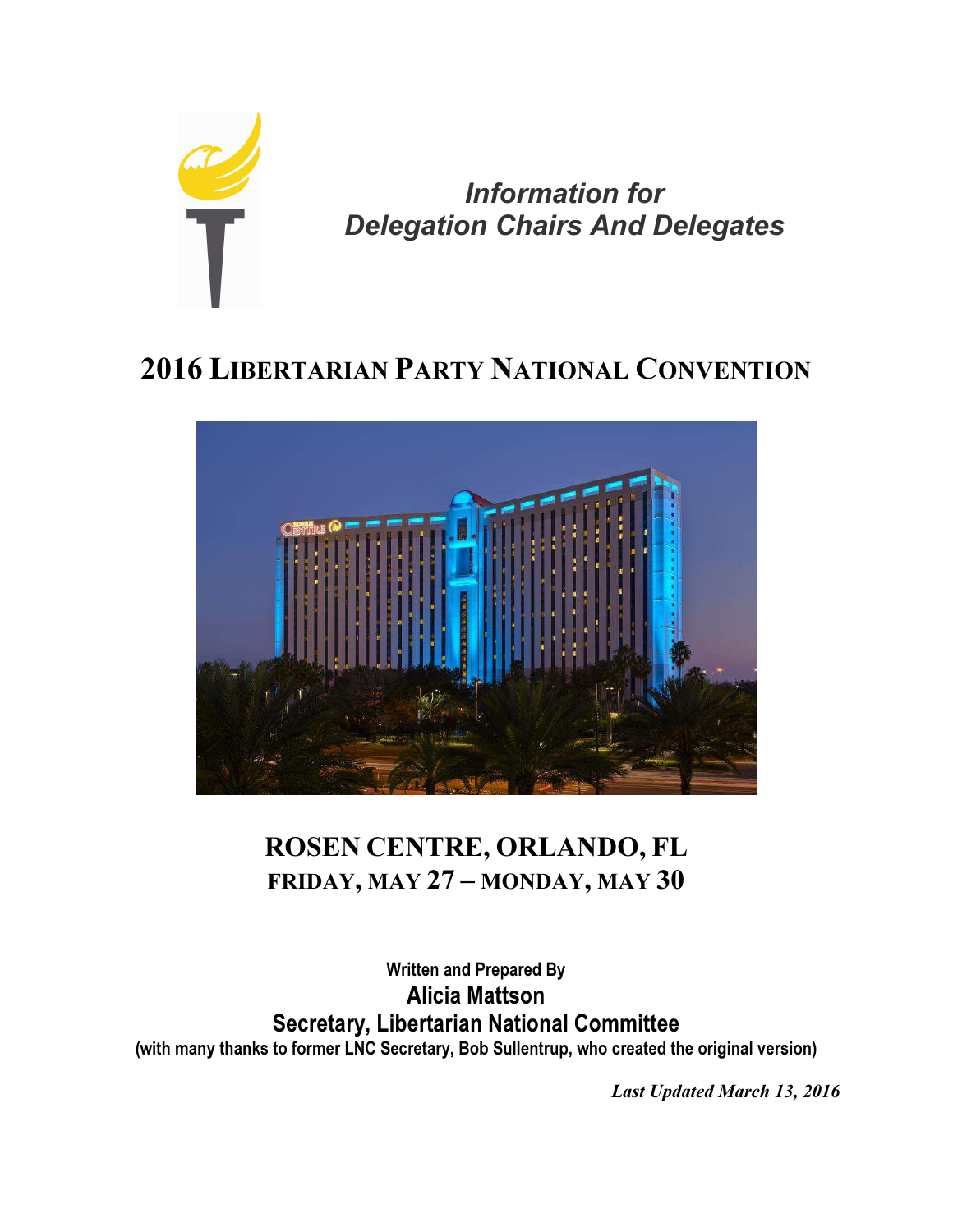# **Table of Contents**

| Signature Tokens for Presidential or Vice-Presidential Nominations  12 |  |
|------------------------------------------------------------------------|--|
|                                                                        |  |
|                                                                        |  |
| PRE-PRINTED FORM FOR MAKING MOTIONS FROM THE CONVENTION FLOOR  14      |  |
|                                                                        |  |
|                                                                        |  |
|                                                                        |  |
|                                                                        |  |
|                                                                        |  |
|                                                                        |  |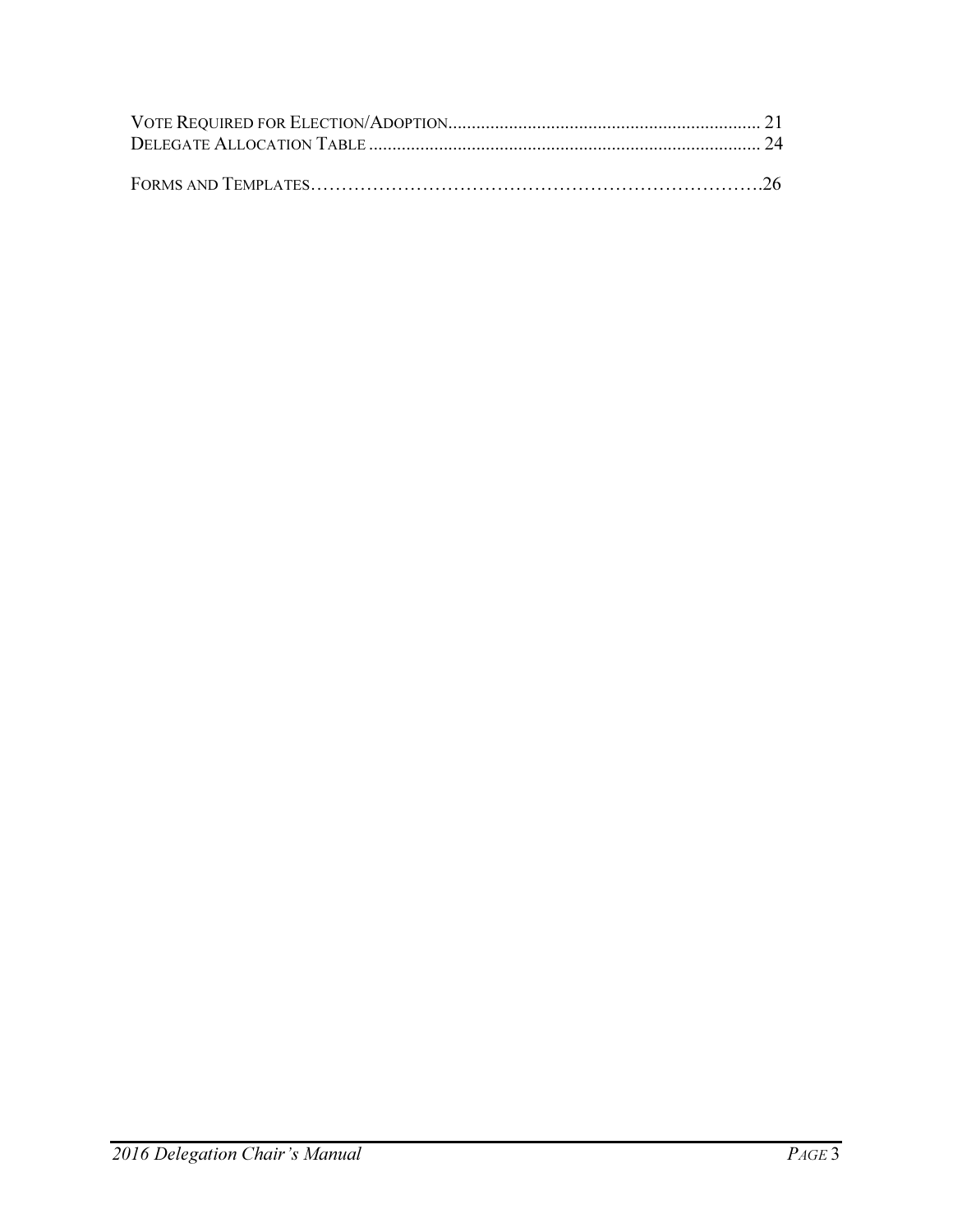#### **INTRODUCTION**

This booklet is presented to help ensure the 2016 convention in Orlando, FL, proceeds smoothly for you and your delegation, as well as for the speakers, candidates, officers, volunteers and assistants. It attempts to convey:

- Delegation and delegation chairs' responsibilities
- Convention structure and organization
- Information about delegates, delegations, and regions
- Special convention procedures

It is important we convey the best image possible to the country through the assembled media, so let's put our best foot forward. As this is a presidential nomination year, we expect additional media attention and need to put our best foot forward.

Accordingly, please ensure that you and your delegation understand the main points and procedures presented within this document.

> ALTHOUGH EVERY EFFORT HAS BEEN MADE TO ACCURATELY REFLECT THE BYLAWS AND CONVENTION RULES, THIS DOCUMENT IS NOT THE FINAL AUTHORITY FOR RULES DISPUTES.

#### RESPONSIBILITIES OF THE DELEGATION CHAIR

- Submit initial delegation list to the Credentials Committee by the deadline, one month before the convention. The Credentials Committee has prepared a separate instruction document for delegation chairs about how to enter your delegation list into their credentialing database. The convention starts May 27, 2016, making the deadline April 27, 2016. Failure to provide a delegate list by the deadline shall cause no delegation to be registered from your affiliate. The list may be amended through the close of the Credentials Committee meeting preceding the convention. (Bylaws Article 11.5.c and 11.5.d)
- Submit to the Secretary ( $\frac{\text{secretary}(a) \cdot \text{p.org}}{\text{p.org}}$ ) and Credentials Committee  $({\rm credentials@lp.org})$  a copy of your affiliate party's rules (if any) governing alternates substituting for delegates. (Bylaws Article 11.7.b) These rules may be contained in your bylaws. If your affiliate has not adopted any such rules, or if you do not provide a copy of your rules, the alternate substitution for your affiliate will be governed by LP Bylaws Article 11.7.c and 11.7.d. Those default rules are that if a delegate has not yet arrived and registered with the Credentials Committee, an alternate from that affiliate will be chosen by drawing lots to fill in until the delegate arrives. If a delegate has arrived and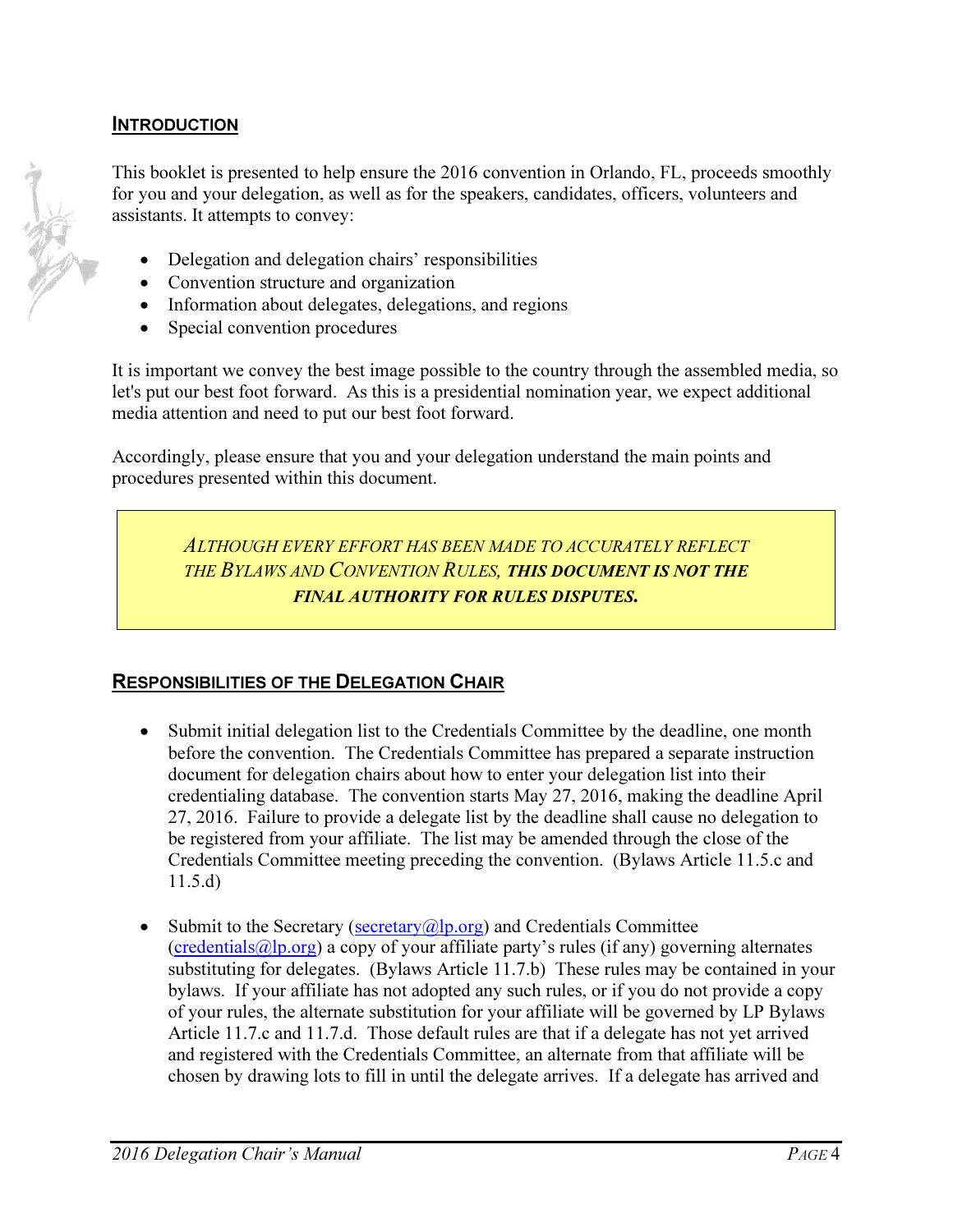registered, but is temporarily absent from the convention floor, an alternate may temporarily vote in place of that delegate only with the written consent of that delegate.

- Turn in your region formation paperwork by the deadline. See the later section titled "Regions of the National Committee".
- Convention Rule 3.1 requires that the Secretary (secretary  $(a|p.org)$  be notified if an affiliate's delegation has chosen someone besides the affiliate chair to serve as the delegation chair.
- During the convention, ensure your delegation submits written votes to the Secretary whenever written votes are required.
- Ensure your delegation understands and abides by the Party Bylaws and Convention Rules. See the later "Voting Rules" section.
- During the convention, ensure your delegation submits motions to the Secretary legibly in writing on the form provided by the Secretary before seeking recognition to address the convention.
- Be prepared to participate in delegation-roll-call vote reporting (see later section titled "Roll Call Votes by Delegation")

# CONVENTION STRUCTURE

## Order of Business

The order of business conducted at this convention is prescribed by Convention Rule 1 to be as follows:

- 1. Call to order
- 2. Credentials Committee report
- 3. Adoption of agenda
- 4. Treasurer's report
- 5. Bylaws and Rules Committee report
- 6. Platform Committee report
- 7. Nomination of Party candidates for President and Vice-President (in appropriate years)
- 8. Election of Party Officers and at-large members of the National Committee
- 9. Election of Judicial Committee
- 10. Resolutions
- 11. Other business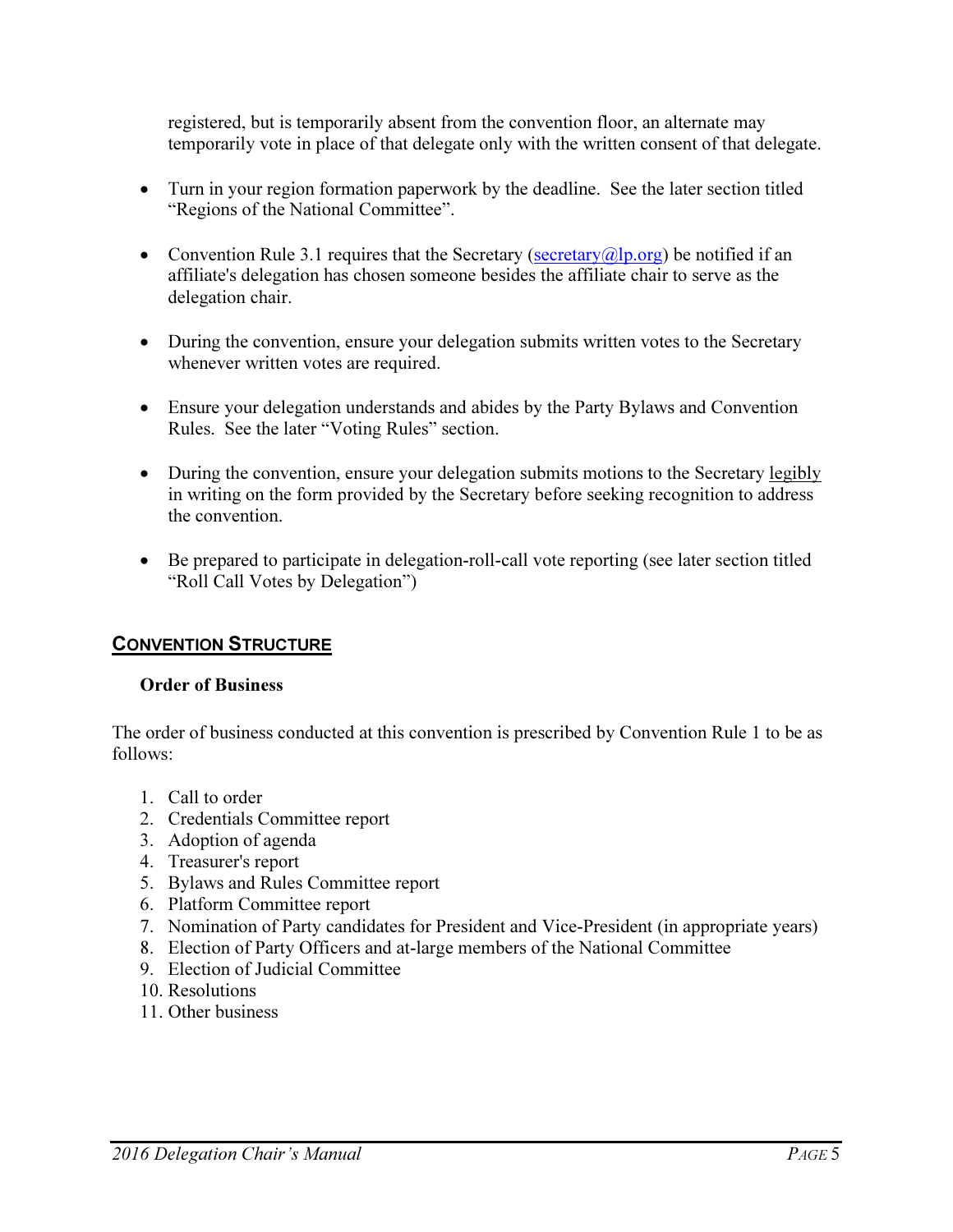## Secretary's Table

There is typically an extra table beside the stage to:

- Distribute motion, region formation, and other forms
- Receive written motions, region formation agreements, and other items required to be submitted to the Secretary
- Create and distribute ballots for state-by-state reporting on presidential/vice-presidential nominations and elections to party office
- Get written messages to the people on stage

Every year the Secretary needs volunteers to help with the convention business. State Chairs are requested to recommend qualified people for this task. Please contact Secretary Alicia Mattson at secretary $@$ lp.org with the names of recommended volunteers.

Prospective helpers with the following skills will be the most useful:

- Have general computer skills to assist in quickly locating files needed by the Secretary
- Be proficient with MS Word (including Mail Merge) and MS Excel
- Have experience as an elections teller
- Be a reliable and trustworthy person
- Be familiar with the Bylaws provisions relevant to convention business.
- Be familiar with this Delegation Chair's Manual

Being such a volunteer will not preclude the opportunity to be a voting, credentialed delegate.

#### Updating Delegate Counts

The Bylaws in Article 11.9 state:

*"A quorum shall consist of 40% of the total number of delegates registered in attendance at the Convention."* 

Frequently at our conventions, delegates start departing before the convention is over, and historically that has created difficulties achieving quorum on the final day to complete all of the necessary business of party elections. On the final day of the 2004 convention, it was necessary to recess for 30 minutes to round up delegates remaining in the hotel to come into the convention hall, and after that effort we barely met quorum to finish electing our party officers. Please encourage your delegates to stay through the end of the business agenda.

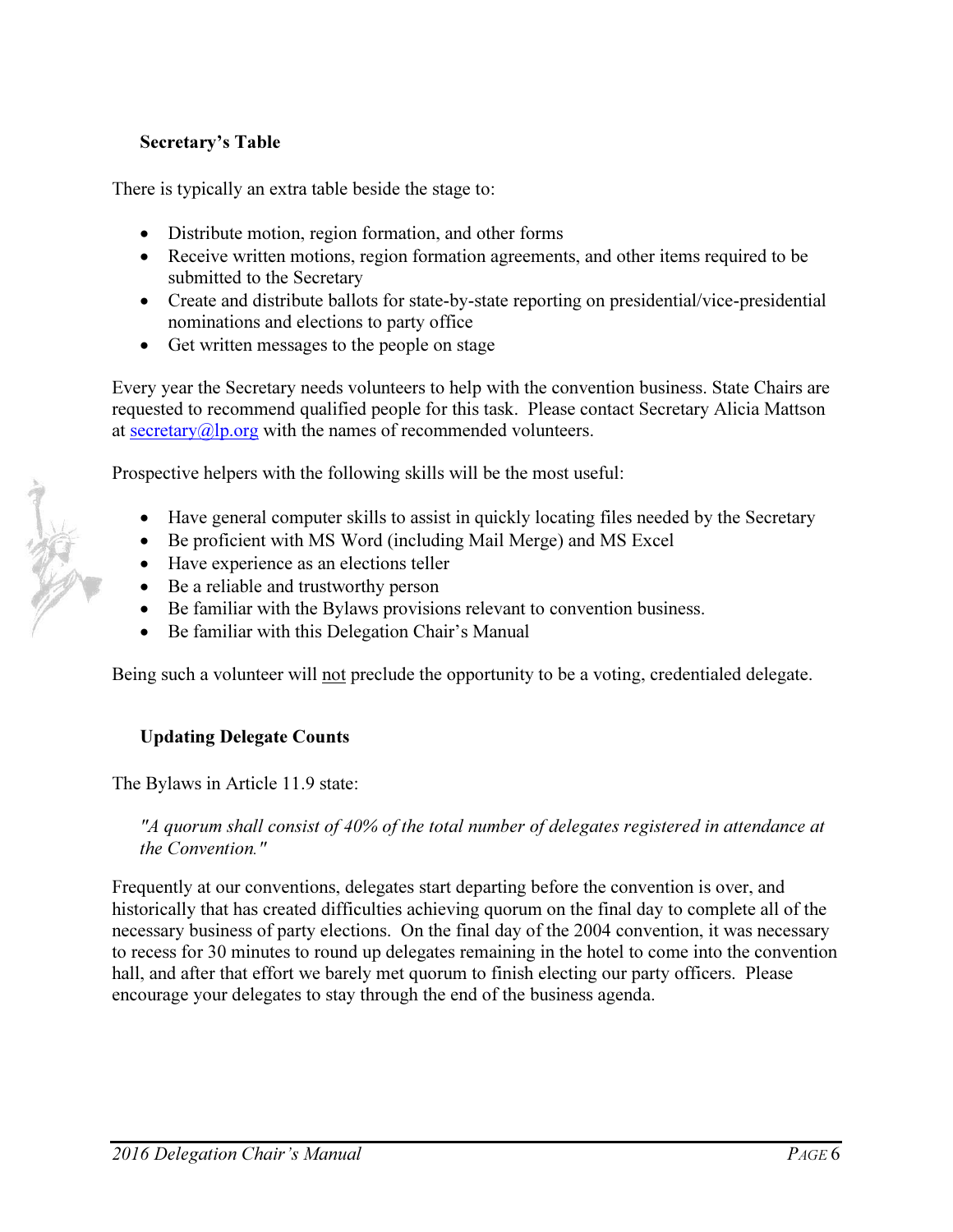#### Convention Hall Seating

Convention Rule 3.2 requires that each state affiliate's delegation sit together in the convention hall. This makes it more efficient for state chairs to conduct delegation votes and also for the convention to process any challenges to a delegation vote by polling the individual members of that delegation. Signage in the convention hall will designate where each state is to sit.

#### DELEGATES AND ALTERNATES

#### Delegate Allocations

LP Bylaws Article 11.4 establishes the methodology for calculating the number of delegates your affiliate is entitled to. It states:

*"Affiliate Party Delegate Entitlements:* 

*Each affiliate party shall be entitled to send delegates to each Regular Convention on the following basis:* 

- *a. One delegate for each 0.14 percent, or fraction thereof, of the total Party sustaining membership in that affiliate; provided that at least one such delegate must be a resident of that State or District.*
- b. *One delegate for each 0.35 percent, or fraction thereof, of the votes cast nationwide for the Libertarian Party candidate in the most recent presidential election, cast in that affiliate's state."*

Since there are approximately 714 slices of a whole at 0.14% each and 286 at 0.35% each, a Libertarian Party convention will have slots for at least 1000 delegates. Since affiliates are credited for 'fractions thereof', the result is approximately 1051 possible delegates.

See the Delegate Allocation Table at the end of this document for the delegate allocations for each affiliate in 2016.

#### Sustaining Members Counted in Delegate Apportionment

Bylaws Article 5.3 defines a sustaining member:

*"Sustaining member" is any Party member who has given at least \$25 to the Party in the prior twelve months, or who is a life member.* 

Bylaws Article 5.5 directs us to also include as sustaining members:

*"Higher levels of contribution by or on behalf of a Party member qualify as sustaining member status for any provision of these Bylaws."* 

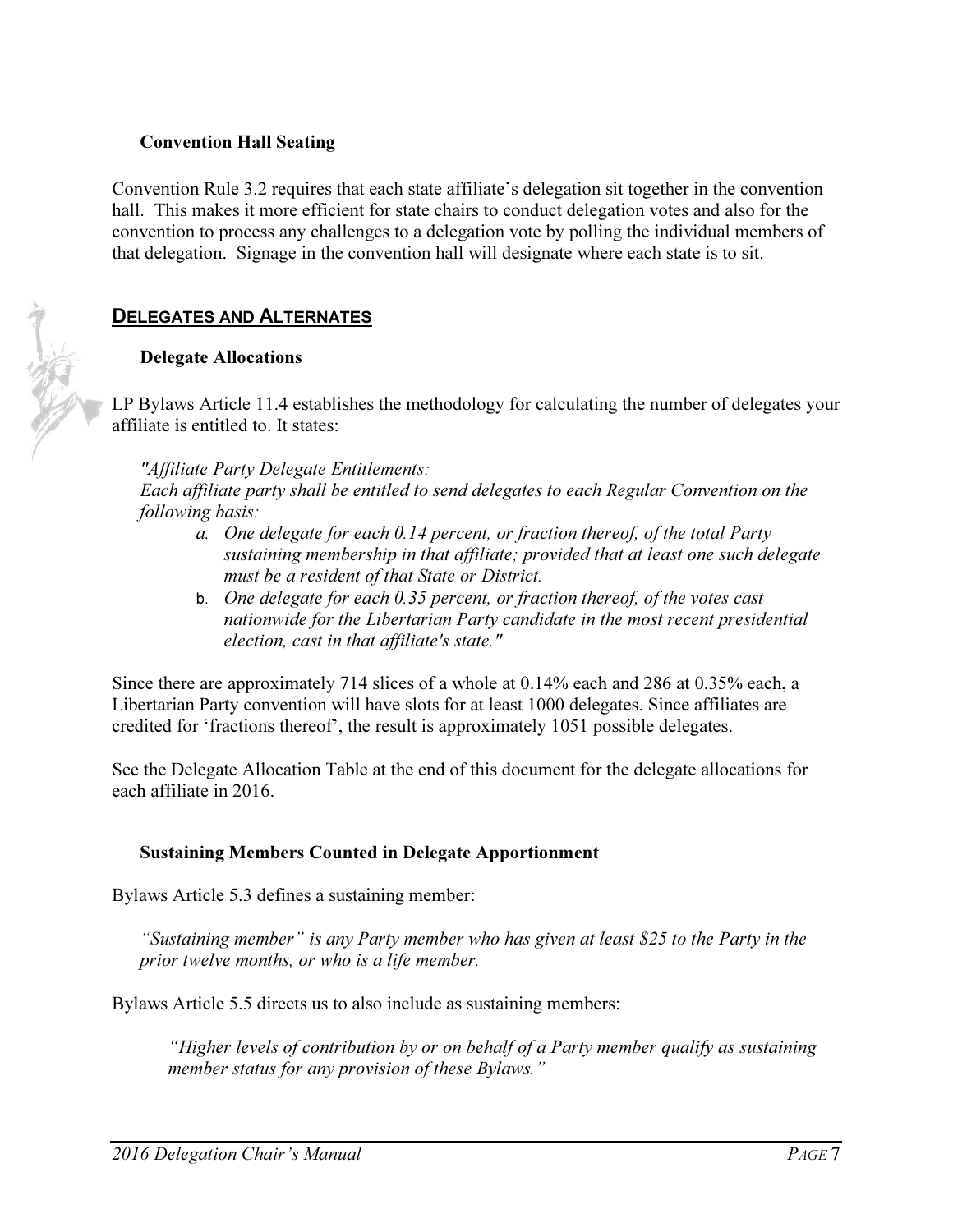Bylaws Article 5.6 directs us to count sustaining members for delegate allocation:

*"Only sustaining members shall be counted for delegate apportionment and National Committee representation. […]"* 

#### Alternate Allocations

Each affiliate may also name alternates who can fill in for a delegate in accordance with the conditions and procedures in LP Bylaws Article 11.7. The number of alternates your state can name is determined by LP Bylaws Article 11.5.c, which states:

*"The number of alternates' names submitted shall not exceed the greater of 50 or the number of delegates allocated."* 

If you have fewer than 50 delegates, you may name up to 50 alternates. If you have more than 50 delegates, you may name as many alternates as you have delegates.

#### Who Can Be a Delegate?

Bylaws Article 11.3.a specifies who can be a delegate:

*"Delegates shall be required to be members of either the Party or an affiliate party. At all Regular Conventions delegates shall be those so accredited who have registered at the Convention. At all Non-Regular Conventions, any person who wishes to attend may do so."* 

Membership in the Party is defined by Bylaws Article 5.1 which states:

*"Members of the Party shall be those persons who have certified in writing that they oppose the initiation of force to achieve political or social goals."* 

#### How Are Delegates Chosen?

Bylaws Article 11.3.b, specifies how delegates are chosen:

*"Any federal or state law to the contrary notwithstanding, delegates to a Regular Convention shall be selected by a method adopted by each affiliate party; provided however, that only members of the Party as defined in these Bylaws, or members of the affiliate party as defined in the constitution or bylaws of such affiliate party, shall be eligible to vote for the selection of delegates to a Regular Convention."* 

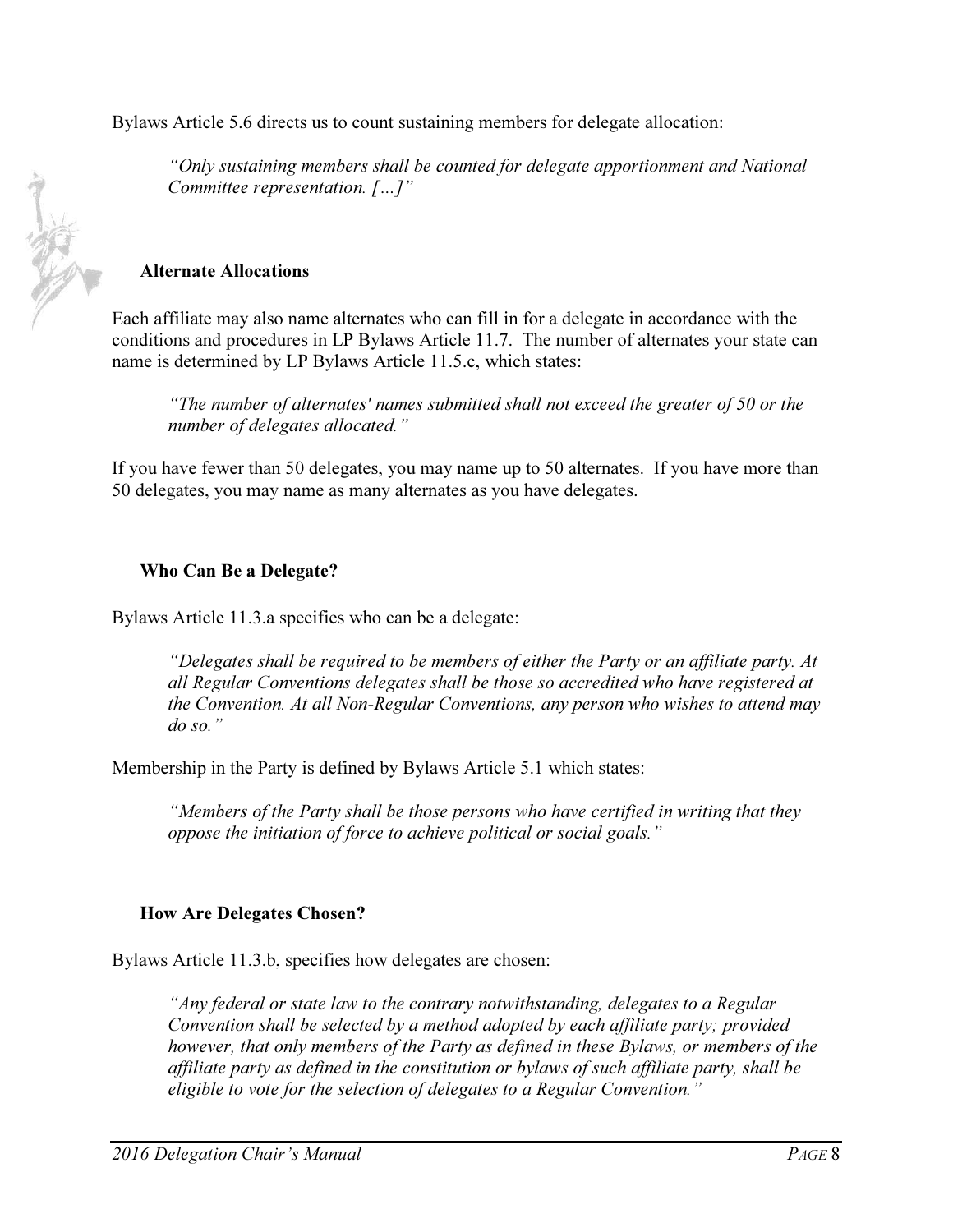In other words, affiliates choose their delegates provided that the choosing is done by only national party or affiliate party members.

# Credentialing Delegates and Alternates

See Bylaws Article 11.5.b – 11.5.e in addition to the comments below.

By one month before the convention, your delegation must have submitted a delegate listing to the Credentials Committee by entering at least one delegate name and address into the Credentials Committee database. The Credentials Committee will provide you with a login username/password and a separate instruction document explaining how to do this. You may amend your list, including adding delegates, by making your changes directly in the Credentials Committee database. However, you have the amendment power only until the final Credentials Committee meeting before the convention begins. (This meeting usually happens very early in the morning on the first day of the convention.)

Once the convention begins, you may submit requested delegate list changes to the Credentials Committee, but you must then earn permission of the convention delegates to approve those lastminute changes to the list of delegates. The Credentials Committee reports to the convention at the beginning of each meeting any proposed changes to the delegate lists. Proposed changes must then be approved by the convention by a 7/8ths vote.

The substitution of alternates for delegates is described by Bylaws Article 11.7, which states:

*"Voting Eligibility:* 

- *a. Use of the unit rule or unit voting is prohibited at national conventions.*
- *b. Duly selected alternates may be freely substituted for any members of their delegation who are temporarily or permanently absent from the floor, provided the procedure has been clearly specified by the affiliate party in advance of the Convention, and the Credentials Committee has been provided with lists of the affiliate party's delegates and alternates as well as a copy of the affiliate party's rules governing substitutions.*
- *c. An alternate, upon certification by the Credentials Committee, may function as a delegate whenever a delegate of the same state has not been registered in attendance. This status shall continue until the absent delegate registers in attendance. If the affiliate party has made no provision for filling delegate vacancies, the alternate substitute shall be decided by drawing lots.*
- *d. If the affiliate party has made no other provision, an alternate may temporarily vote in place of a delegate from the same state while he or she has the written consent of that delegate; however, no delegate may cast more than one vote on a question.*
- *e. All members must wear the identification badge issued upon registration in order to be admitted to the Convention hall."*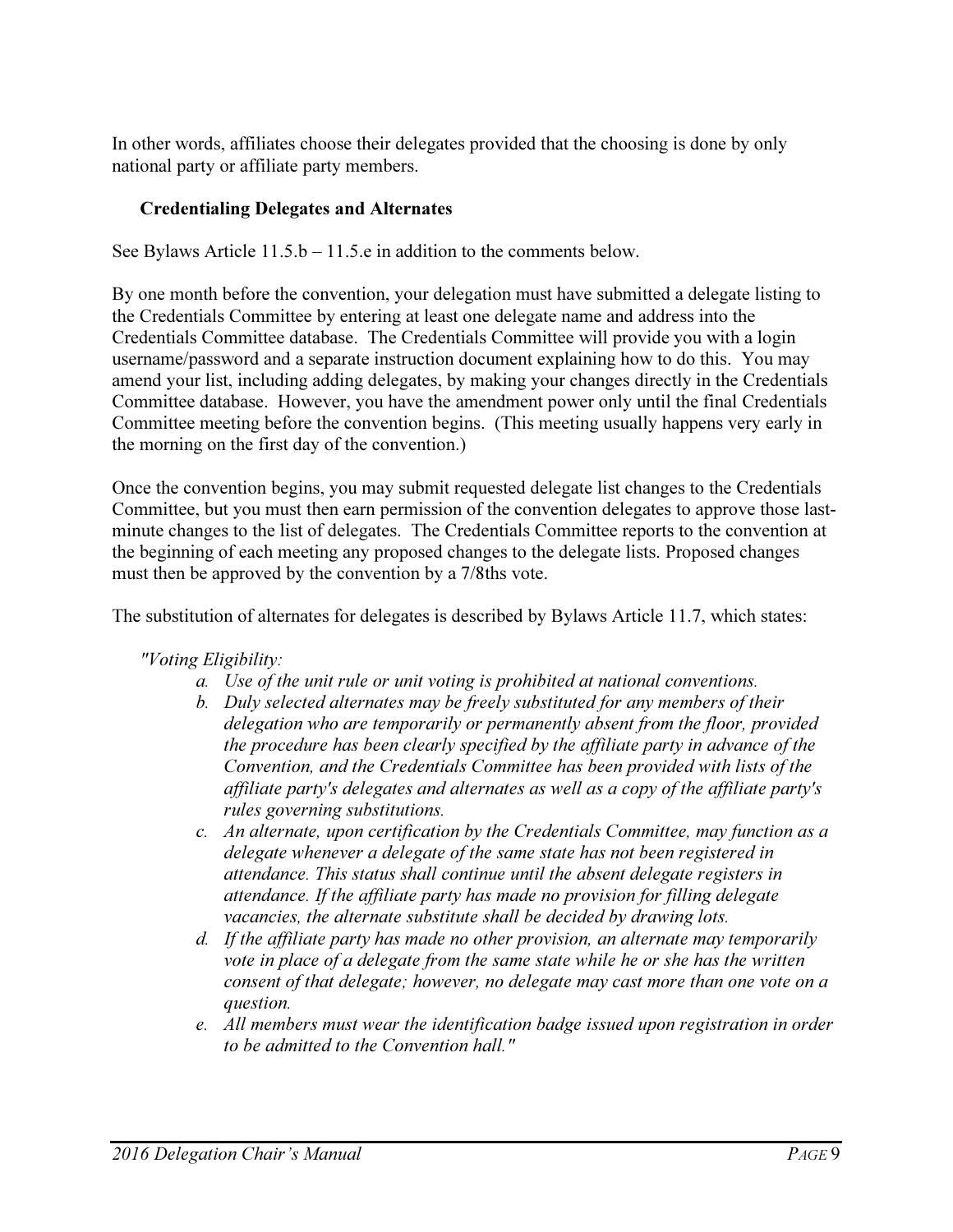# **DELEGATION VOTING**

Most voting during a convention is done with voice votes, but if the outcome is not clear, delegates may be asked to vote by standing or even by individually counting off. A few votes (election of our presidential/vice-presidential nominees and elections to party office) are taken with a written ballot turned in by each affiliate's delegation chair.

When these written votes are required, the Secretary will make available a form for your delegation. See a sample ballot at the end of this document.

It is the responsibility of the delegation chair to oversee the delegates casting their votes, ensure the integrity of the process, see that it is done in accordance with the rules, and report your state's results. The ballot form will have a place for you to report vote totals from your delegation, and it will have a place for you as delegation chair to sign and date. Before you turn in your form, make a copy of the numbers for yourself so that when the Secretary's tally spreadsheet is projected overhead for review, you can verify your state's numbers were recorded accurately.

When recording your delegation's votes, do not differentiate between votes cast by delegates versus votes cast by alternates.

The form will show both the maximum number of delegates your affiliate is entitled to send to the convention, and it will show the current count of your affiliate's delegates registered as being in attendance. Your vote total cannot exceed either of these numbers, nor may it exceed the number of delegates your affiliate has present on the convention floor at the time of the vote.

## Voting Rules

It cannot be over-emphasized that your delegation must abide by the rules of delegation voting:

- One person, one vote
- No unit voting (casting all your affiliate's votes for the candidate who received a majority vote of your affiliate's delegates) – Bylaws Article 11.7.a
- No proxy voting  $(RONR, 11th ed., p. 423, 428-9)$
- No absentee voting (RONR, 11th ed., p. 263, 423)
- Votes are only permitted by credentialed delegates physically present in the room at the time of the vote. Even if your affiliate is allocated up to 20 delegates, and 15 attended and were credentialed at the convention, but only 8 are in the room at the time of the vote, you may only submit 8 votes. Even if the 7 people who are out of the room told a friend how they wanted to vote, you may not submit votes for them.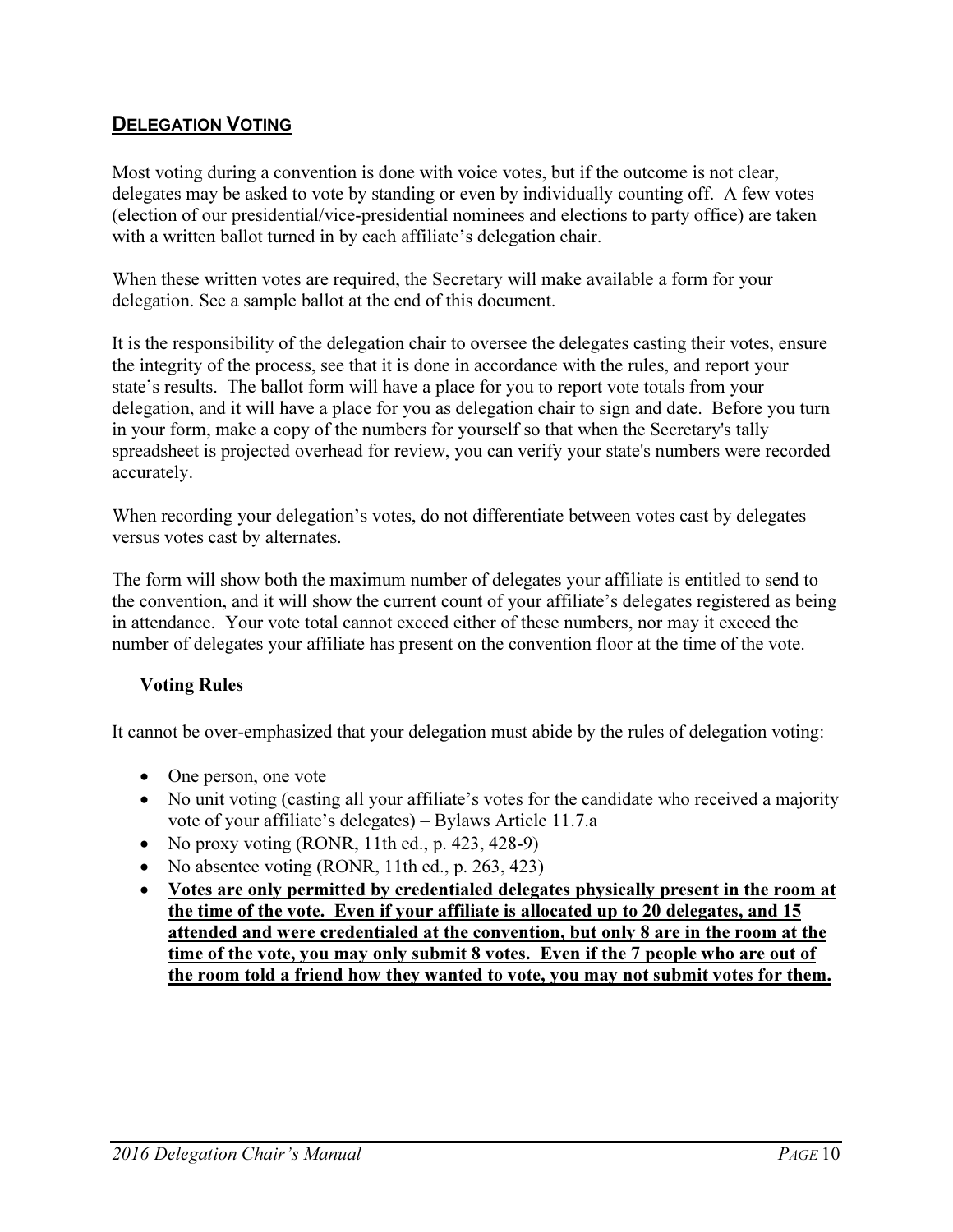## Roll Call Votes by Delegation

Convention Rules provide that votes for President and Vice-President will include announcements by delegation chairs of their affiliate's vote totals in addition to the written ballots submitted to the Secretary. Convention Rules 7.3 and 7.4 state that the order shall be alphabetical by state starting with a randomly selected delegation.

For those who haven't been to presidential nominating conventions before, many state chairs prepare a BRIEF (a couple of phrases) interesting factoid or humorous reference to promote their state when they announce their affiliate's vote totals. For instance, "From a state with no income tax, and where, unlike Congress, the drunks gamble with their own money, the state of Nevada proudly casts its 14 votes as follows:…"

This procedure makes for interesting TV, but it is quite time consuming, so the convention often opts to suspend this rule for everything except the first ballot for the Presidential nominee.

For 2016, the initial delegations were determined using random numbers from line thirteen of the random number table listed in the 26<sup>th</sup> Edition of the CRC Standard Mathematical Tables, page 556, considering successive pairs of digits and recognizing only numbers between 01 and 51 inclusive (don't forget the DC affiliate), and mapping those numbers to an alphabetically-sorted listing of the affiliates to produce the following starting points for these roll call vote announcements:

|                     | President               | <b>Vice-President</b> |
|---------------------|-------------------------|-----------------------|
| <b>First Ballot</b> | 09 District of Columbia | 36 Ohio               |
| Second Ballot       | 42 South Dakota         | 32 New Mexico         |
| Third Ballot        | 39 Pennsylvania         | 01 Alabama            |
| Fourth Ballot       | 27 Montana              | 17 Kansas             |
| Fifth Ballot        | 37 Oklahoma             | 30 New Hampshire      |
| Sixth Ballot        | 43 Tennessee            | 01 Alabama            |
| Seventh Ballot      | 34 North Carolina       | 50 Wisconsin          |

Again, these roll-call procedures are often suspended for everything except the first ballot of the Presidential nomination, but these random starting points are prepared in case the delegates decide to use them.

## Subsequent Ballots

For LNC Chair, Vice-Chair, Secretary and Treasurer elections, each delegate may cast one vote for one candidate, and a majority is required for election. If no candidate attains a majority on the first ballot, Convention Rule 8.1.c prescribes that the candidate with the fewest votes on the latest ballot shall be struck from subsequent ballots, and the delegates vote again on the remaining candidates.

For LNC At-Large and for Judicial Committee elections, we use an approval voting process governed by Convention Rule 8.2 and Rule 9. A majority is still required for election, but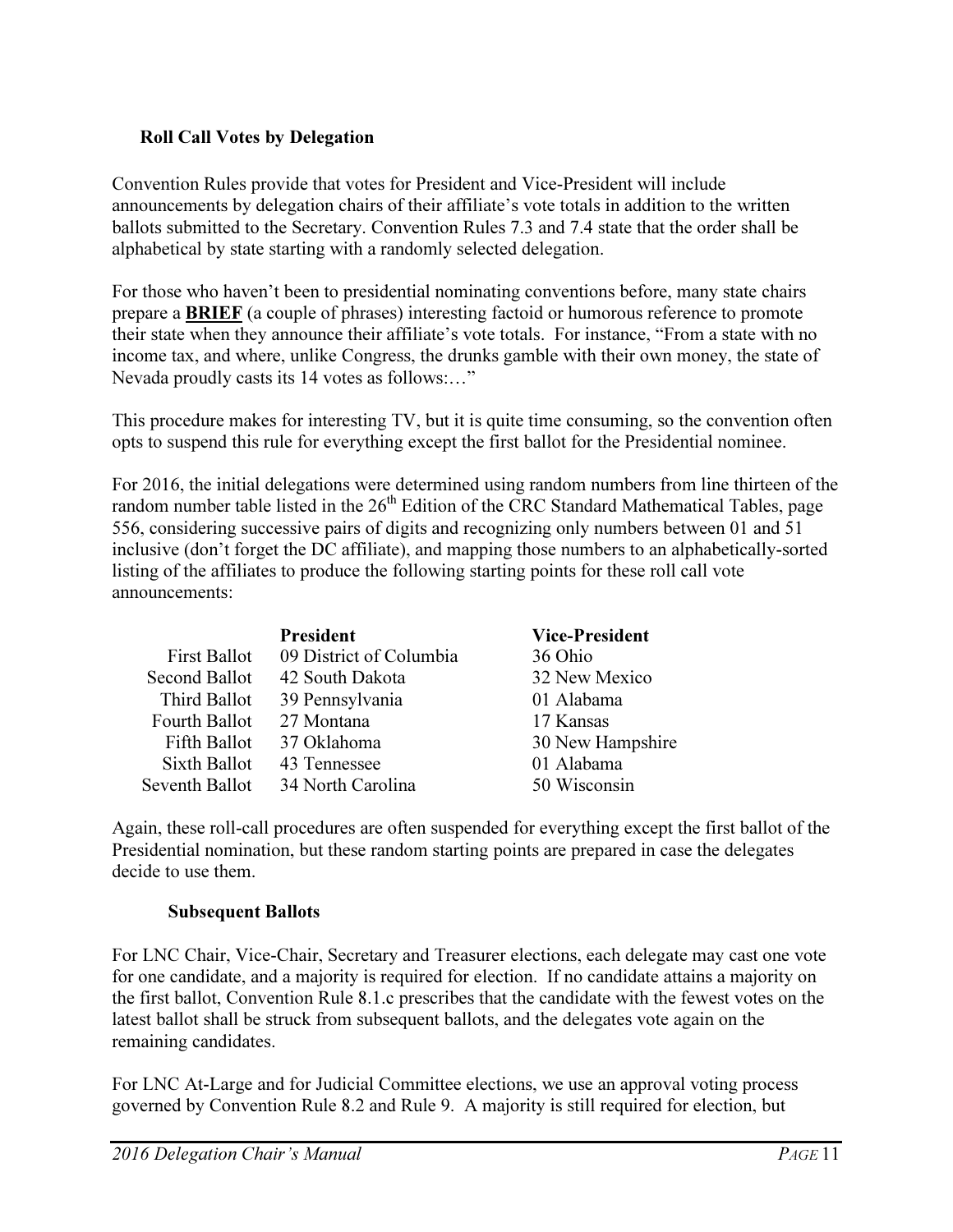because delegates may vote for multiple candidates, the chances are greater for these elections to be completed with a single round of balloting. Any ties affecting the outcome are decided by lot.

By the way, if "None of the Above" wins a majority for President or Vice-President, then no candidate shall be nominated for that office. If "None of the Above" wins for any Party office, then the position is considered vacant, subject to being later filled, but none of the candidates defeated by NOTA may be appointed to that vacancy during the term. (LP Bylaws Article 11.8)

# PRESIDENTIAL, VICE-PRESIDENTIAL AND PLATFORM TOKENS

#### Signature Tokens for Presidential or Vice-Presidential Nominations

Convention Rule 7 lays out the methodology for nominating and selecting the Libertarian Party presidential ticket. Section 1 states:

*"No person shall be nominated for President or Vice-President unless at least 30 registered delegates join in the nomination in writing submitted to the Chair. No delegate may join in nominating more than one candidate for each office. The affixing of signatures to a nominating petition per this requirement shall be effected by a transfer of signature tokens issued by the Credentials Committee."* 

Accordingly, delegates will receive these two signature tokens as they are credentialed. Delegates wishing to use their tokens must fill them out completely by writing the name of their preferred candidate, signing them, and placing them in a ballot box in a designated location. A candidate who receives 30 such tokens will be granted 16 minutes (president) or 11 (vicepresident) of convention time for nominating and seconding speeches.

The signature token for the presidential petition will look similar to the image below. Delegates will receive one of these for president and a similar one for vice-president.

# 2016 Libertarian Party Presidential Petition Signature Token

FILL IN THE NAME OF THE CANDIDATE OF YOUR CHOICE, SIGN IT, AND PLACE IT IN THE DESIGNATED TOKEN COLLECTION BOX. CANDIDATES RECEIVING 30 SUCH TOKENS WILL BE ENTITLED TO 16 MINUTES OF CONVENTION TIME FOR NOMINATIONS.

CANDIDATE:

DELEGATE:

SEE CONVENTION RULE 7.1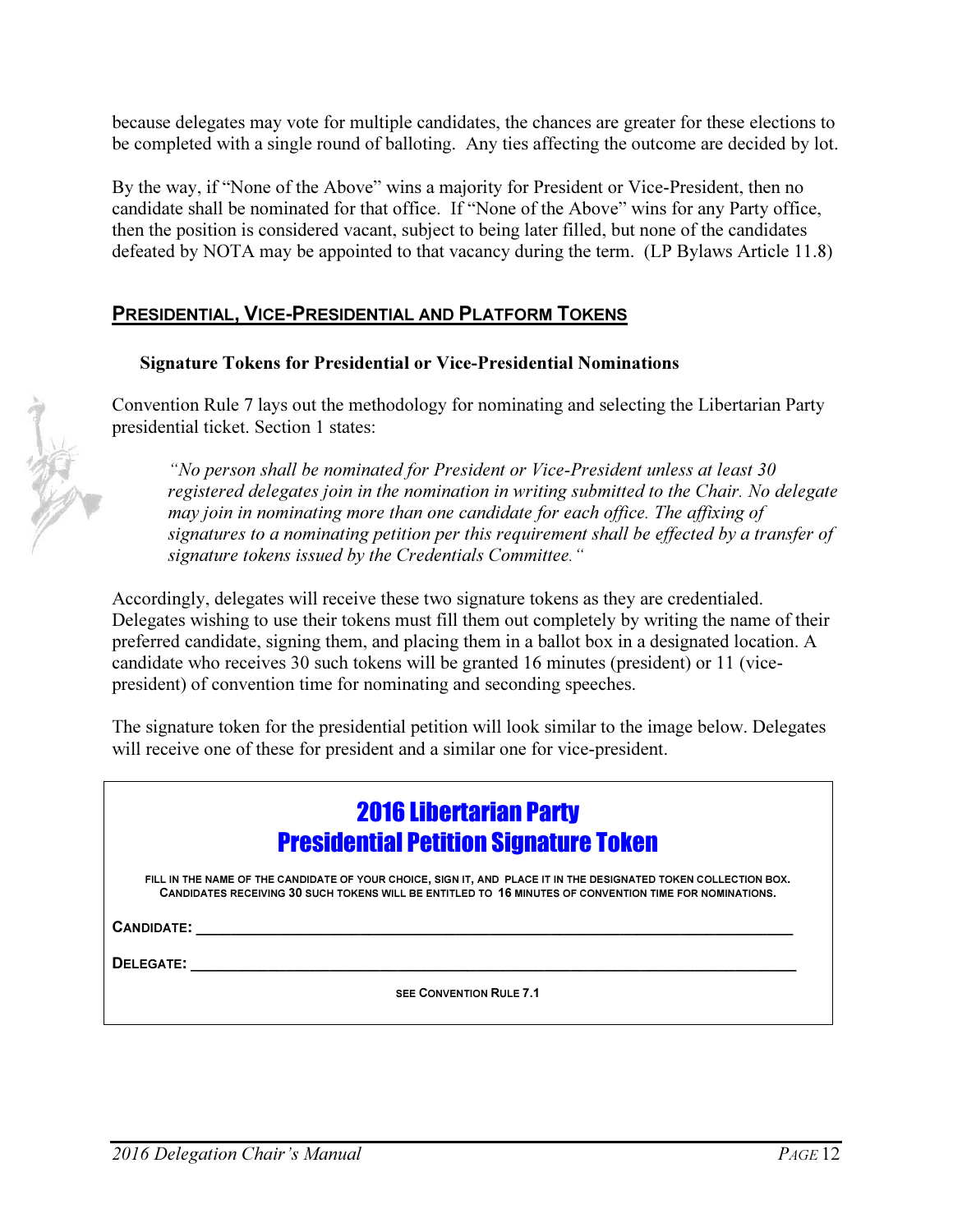#### Signature Tokens and Presidential Debate Inclusion

The LNC's Convention Oversight Committee has set the parameters for inclusion in the Presidential Debate. The presidential debate is typically broadcast nationally on C-SPAN, as is the presidential nomination process.

For the 2016 Presidential Candidate debate, scheduled for the evening of Saturday, May 28<sup>th</sup> at the Libertarian National Convention:

Participation in the Presidential candidate debate will be open to Presidential candidates who receive presidential nomination tokens from 10% or more of the number of delegates accepted in the first Credentials Committee report on May 28th.

#### Tokens for Platform Plank Retention Vote

The Platform Committee will present proposals for making amendments to our existing platform, but Convention Rule 5.1 provides a special procedure by which delegates have the option to delete up to 5 planks from the existing platform:

- *a. The Credentials Committee shall issue five signature tokens to each delegate.*
- *b. Tokens shall only be issued to delegates. Delegates are responsible for transferring possession of unused tokens to their alternates if necessary.*
- *c. Each delegate may cast each token as a recommendation for deletion of one plank by noting on the token the plank to be deleted and signing the token.*
- *d. A delegate may cumulate recommendations by casting any number of tokens for deletion of the same plank.*
- *e. Delegates will be given until one hour prior to the scheduled start of the platform report to mark their tokens and deliver them to the Secretary.*
- *f. Prior to the scheduled start of the platform report, the Secretary shall review the tokens received and tabulate and report the tokens submitted for deletion of each plank.*
- *g. As its first item of platform business, the convention shall vote whether to delete each of those planks that received a number of tokens for deletion equal to 20% or more of the number of credentialed delegates. Such votes shall be cast without amendment or debate.*

Tokens in the past have looked similar to the image below and each delegate will receive five of them from the Credentials Committee.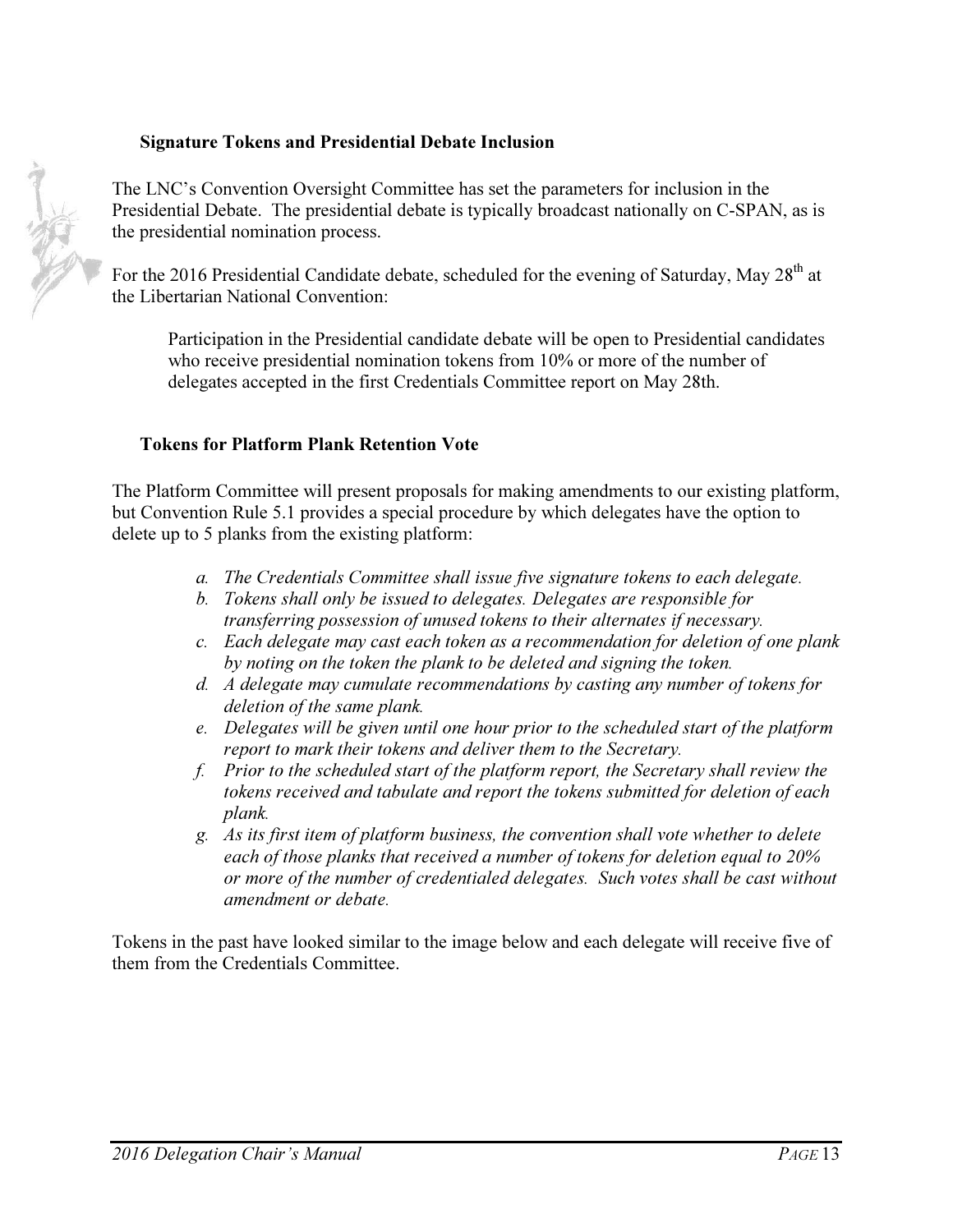| <b>2016 Libertarian Party Platform Plank Signature Token</b> |                                        |                                             |
|--------------------------------------------------------------|----------------------------------------|---------------------------------------------|
| 1.0 Personal Liberty                                         | 2.2 Environment                        | 3.0 Securing Liberty                        |
| 1.1 Self-Ownership                                           | 2.3 Energy and Resources               | 3.1 National Defense                        |
| 1.2 Expression and Communication                             | 2.4 Government Finance and             |                                             |
| 1.3 Privacy                                                  | Spending                               | 3.2 Internal Security and Individual Rights |
|                                                              | $\Box$ 2.5 Money and Financial Markets | 3.3 International Affairs                   |
| 1.4 Personal Relationships                                   | 2.6 Marketplace Freedom                | 3.4 Free Trade and Migration                |
| 1.5 Abortion                                                 | 2.7 Labor Markets                      | 3.5 Rights and Discrimination               |
| 1.6 Crime and Justice                                        | 2.8 Education                          | 3.6 Representative Government               |
| 1.7 Self-Defense                                             |                                        |                                             |
| 2.0 Economic Liberty                                         | 2.9 Health Care                        | 3.7 Self-Determination                      |
|                                                              | 2.10 Retirement and Income             | 4.0 Omissions                               |
| 2.1 Property and Contract                                    | Security                               |                                             |
| DELEGATE (SIGNATURE REQUIRED):                               |                                        |                                             |

Any platform plank that reaches the threshold – a number of tokens equivalent to 20% of credentialed delegates – will be brought before the convention for a straight up/down vote at the beginning of the Platform Committee report.

Platform token collection begins after adoption of the agenda (order of business item #3) and ends one hour before the Platform Committee report (order of business item #6).

Also note that each delegate has five platform tokens and that the threshold to recall a platform plank for an up/down vote is 20%. Thus it follows that 4% of delegates casting all 5 of their tokens on a single plank could bring that plank up for a deletion vote.

# PRE-PRINTED FORM FOR MAKING MOTIONS FROM THE CONVENTION FLOOR

Convention Rule 2.2 authorizes the Chair to require "any motion offered from the Convention floor to be in writing, signed by the mover and submitted to the Secretary." Just as in prior years, you should expect the Chair to make use of this in 2016. In particular, this is typically applied to main motions that are to be displayed on the overhead screens. This is not usually required for very simple or secondary or incidental motions (e.g., recess/adjourn/point of order).

The Secretary will provide a standard form for submitting motions. See an example at the end of this document. Using this form will help:

- Prepare video displays with the motion's text
- Eliminate delays, so the convention does not have to wait while motions are crafted and edited on the fly
- Accurately document convention proceedings for the minutes
- Ensure motions are presented in the appropriate order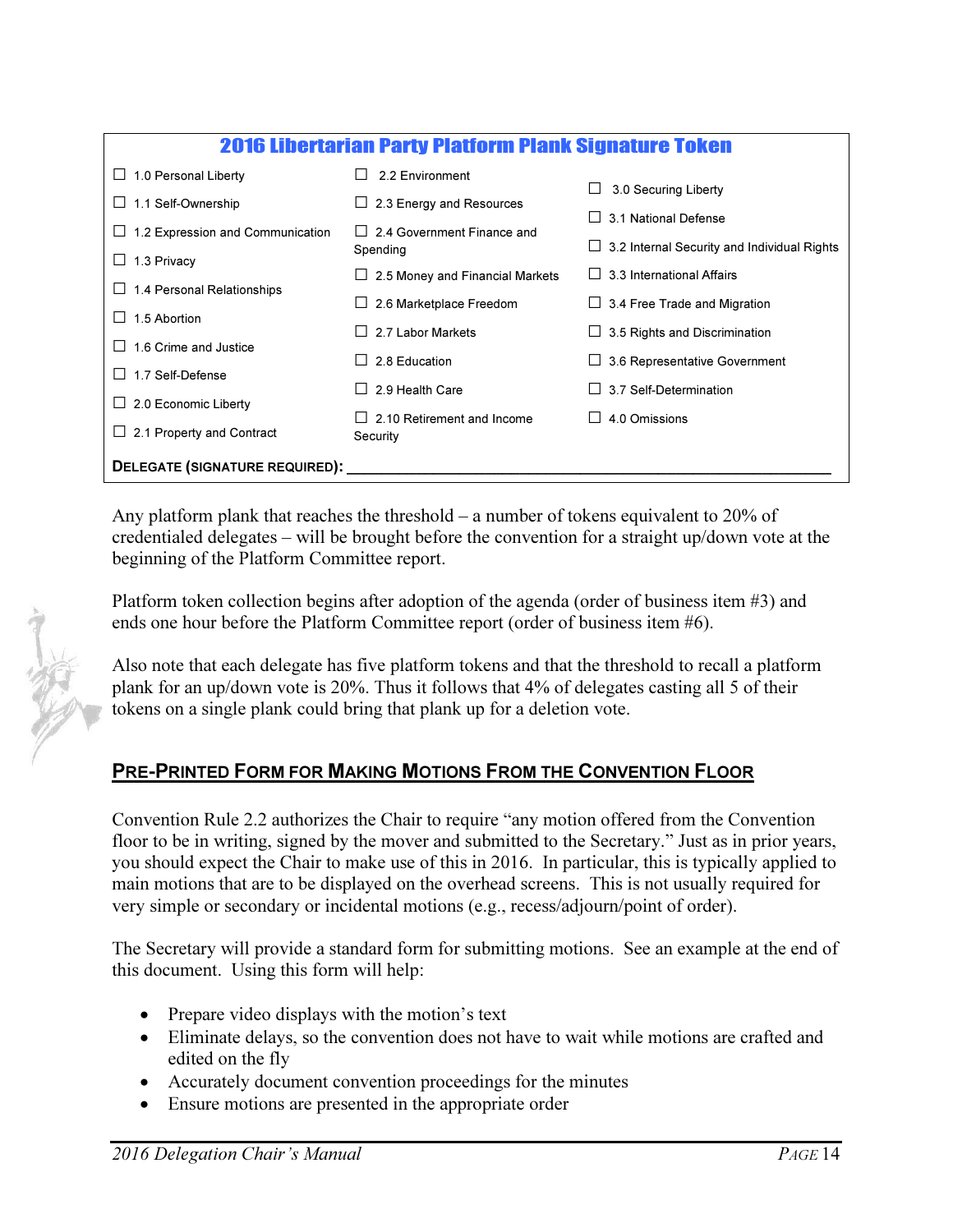# Make sure to write legibly, else the Convention has to wait while sloppy writing is clarified.

# REGIONS OF THE NATIONAL COMMITTEE

LP Bylaws Article 8.2.c describes how your affiliate party can band together with others to form a "representative region" to gain representation on the Libertarian National Committee.

This bylaw provision states:

*"Any affiliate party with 10% or more of the total national party sustaining membership within affiliate parties (as determined for delegate allocation) shall be entitled to one National Committee representative and one alternate for each 10% of national sustaining membership. Affiliate parties may, by mutual consent, band together to form "representative regions," and each such "region" with an aggregate national party sustaining membership of 10% or more shall be entitled to one National Committee representative and one alternate for each 10% of national party sustaining membership. "Representative regions" may be formed or dissolved once every two years during a period beginning 90 days before the beginning of and ending on the second day of the National Convention, and notice of new formations or dissolutions must be given in writing to the national Secretary prior to the close of the Convention at which they take place."* 

See the Delegate Allocations Table at the end of this document for your affiliate's sustaining membership as determined for delegate allocation as well as the percentage of national membership that it represents.

The region formation period begins 90 days before the start of the convention (February 27, 2016) and ends the second day of the convention (May 28, 2016).

The Convention Oversight Committee has built designated times into the convention schedule to facilitate region formation caucuses.

Use the form provided at the end of this document to report regional formations to the Secretary.

Some regions opt to use regional formation agreements to document mutually agreed upon rules for their region before any future disputes arise. A recommended basic regional agreement is included at the end of this document, though you are not required to use this particular one or any one at all.

Below are two default rules that are in effect for your region unless you have a regional formation agreement stating otherwise.

LP Bylaws Article 8.8: "*A National Committee Regional Representative may be removed and replaced only by the act of the affiliate parties which constitute the subject region.*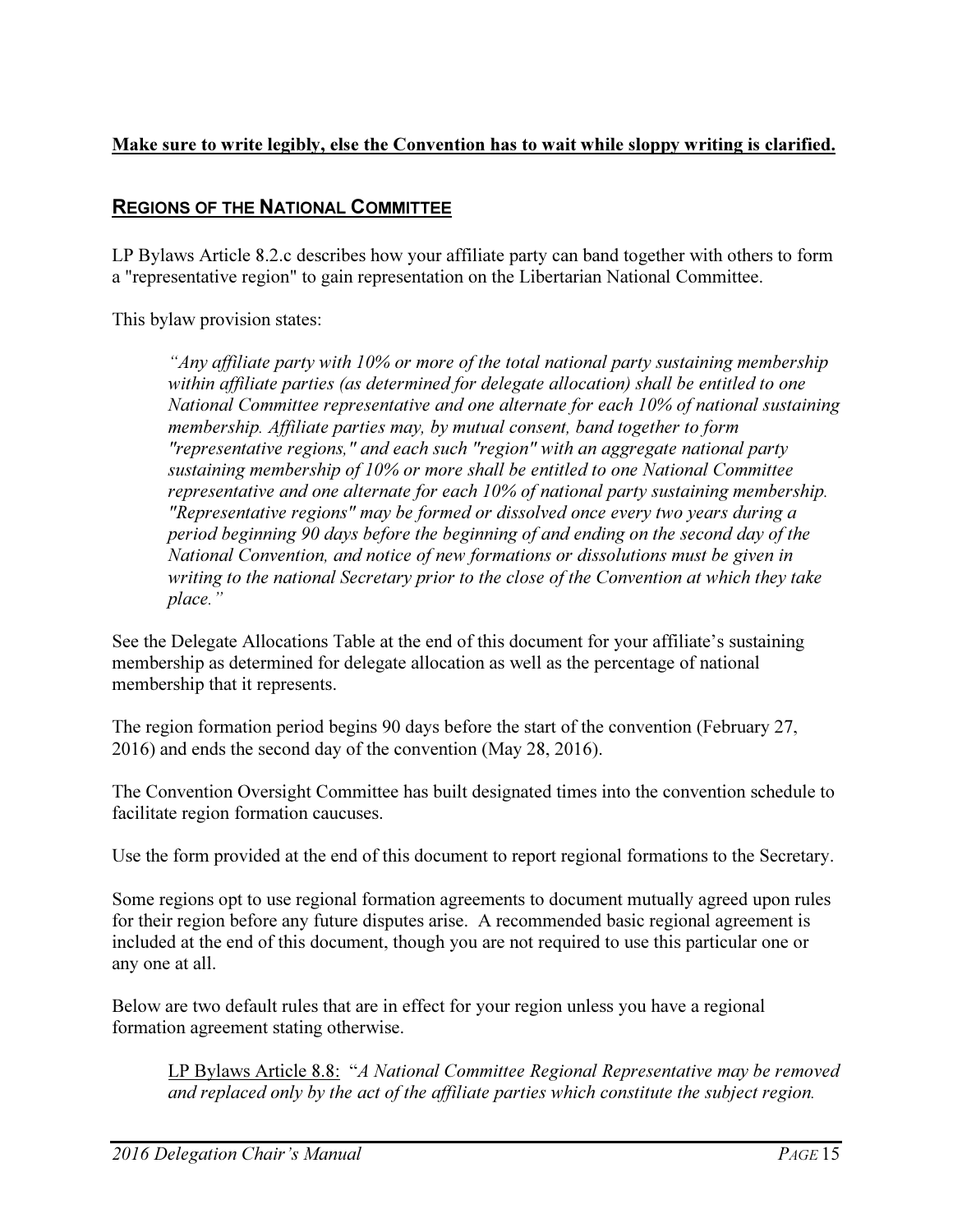*The voting procedure for the removal and replacement of regional representatives shall be determined by the regions. In the absence of any such procedures, a majority vote of the state chairs shall prevail."* 

Convention Rule 8.4: "*In the event a region has not otherwise provided for the election of its regional representative to the National Committee then the delegates from the region shall elect its regional representative, provided there are at least five delegates present. Each Region's delegates may elect their representative in whatever manner they choose, provided all delegates present from that region are given equal voice in the selection."*

If your region is large enough to have more than one LNC alternate, your region should also agree to and document a ranking of those alternates or some clear procedure whereby the LNC Secretary can determine the ranking. The ranking is relevant for application of Bylaw Article 14 which states:

*"Boards and committees may transact business by electronic mail. The chair or secretary shall send out electronic mail ballots on any question submitted by the chair or cosponsored by at least 1/5 of the members of the board or committee. The period for voting on a question shall remain open for ten days, unless all members have cast votes, or have stated an intention to abstain or be absent during the voting period, by electronic mail to the entire board or committee. Votes from alternates will be counted, in accordance with previously defined ranked order, in the absence of the corresponding committee member(s). The outcome of each motion shall be announced promptly and recorded in the minutes of the next meeting. The number of votes required for passage of any motion shall be the same as that required during a meeting. Motions dispensed through electronic mail ballots satisfy the requirement of giving previous notice."* 

# CONVENTION COMMITTEES

There are three convention committees according to LP Bylaws Article 12. These committees include the Bylaws and Rules Committee, the Platform Committee and the Credentials Committee.

# Bylaws and Rules Committee

The Bylaws and Rules Committee makes recommendations to the delegates for amendments to our Bylaws and to our Convention Rules. Then the delegates vote whether or not to adopt those recommendations.

The current LP Bylaws are online at www.lp.org/bylaws

The committee's report of recommended changes this year will likely be posted on the convention website.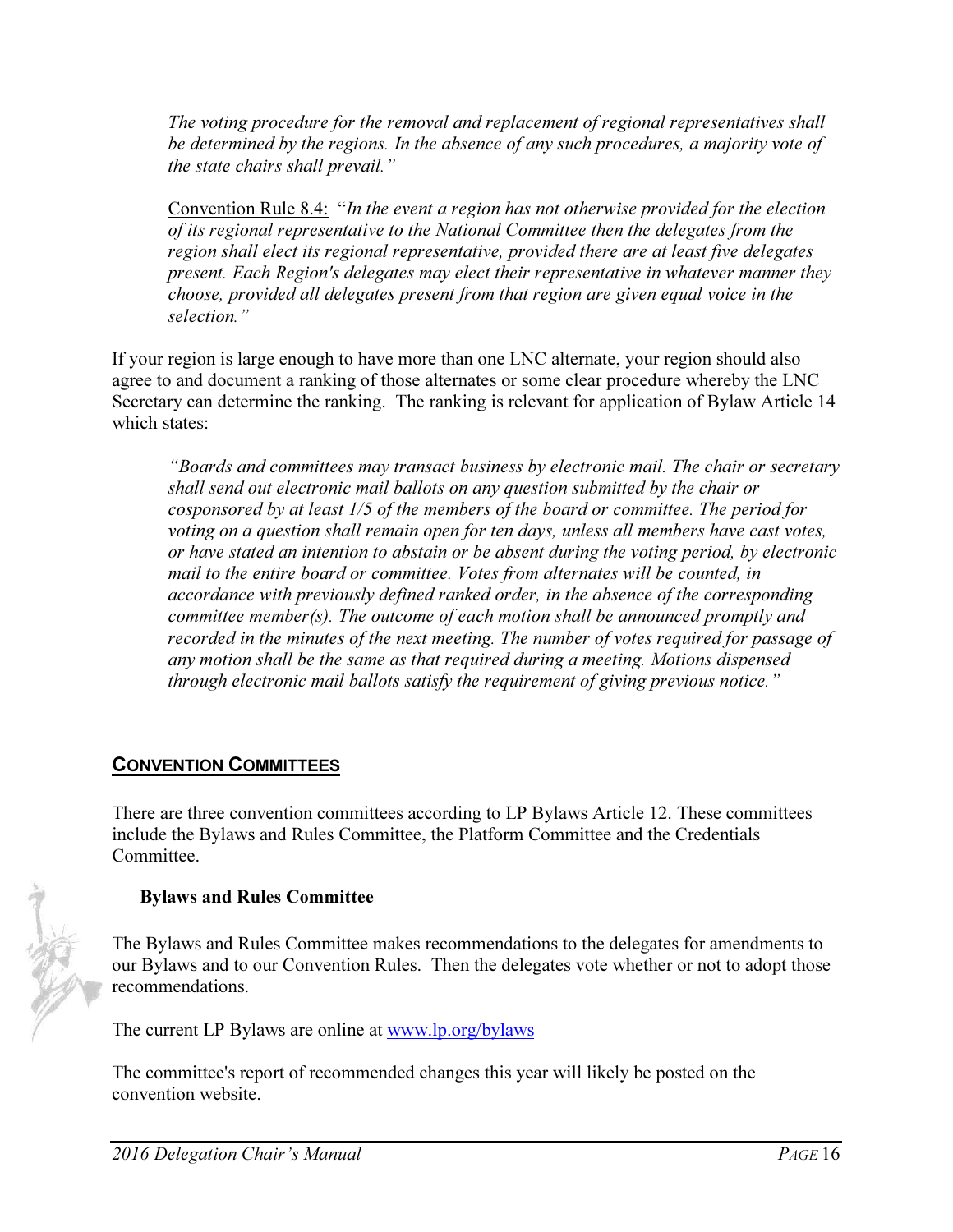LP Bylaws Article 12.2 states: "*The Bylaws and Rules Committee shall consist of ten Party members appointed by the National Committee no later than three months before a Regular Convention. No more than five of these members shall be members of the current National Committee."*

The LNC selected the following Bylaws and Rules Committee members for 2016:

1. M Carling, Chair 2. Sam Goldstein 3. Dan Karlan 4. Joshua Katz 5. Alicia Mattson 6. Chuck Moulton 7. Jeff Orrok 8. Aaron Starr 9. Rich Tomasso 10. Dan Wiener

Ranked alternates are:

1<sup>st</sup> Matt Wittlief

## Platform Committee

The Platform Committee makes recommendations to the delegates for amendments to our party platform. Then the delegates vote whether or not to adopt those recommendations.

The current LP Platform is online at: www.lp.org/platform

The committee's report of recommended changes this year will likely be posted on the convention website.

LP Bylaws Article 12.3 states:

*"The Platform Committee shall consist of 20 members selected as follows:* 

- *a. One member by each of the five affiliate parties having the greatest per capita sustaining membership as determined for Convention delegate allocations at the most recent Regular Convention.*
- *b. One member by each of the ten affiliate parties having the largest sustaining memberships, excluding those affiliates from (a), as determined for Convention delegate allocations at the most recent Regular Convention.*
- *c. Five members selected by the National Committee.*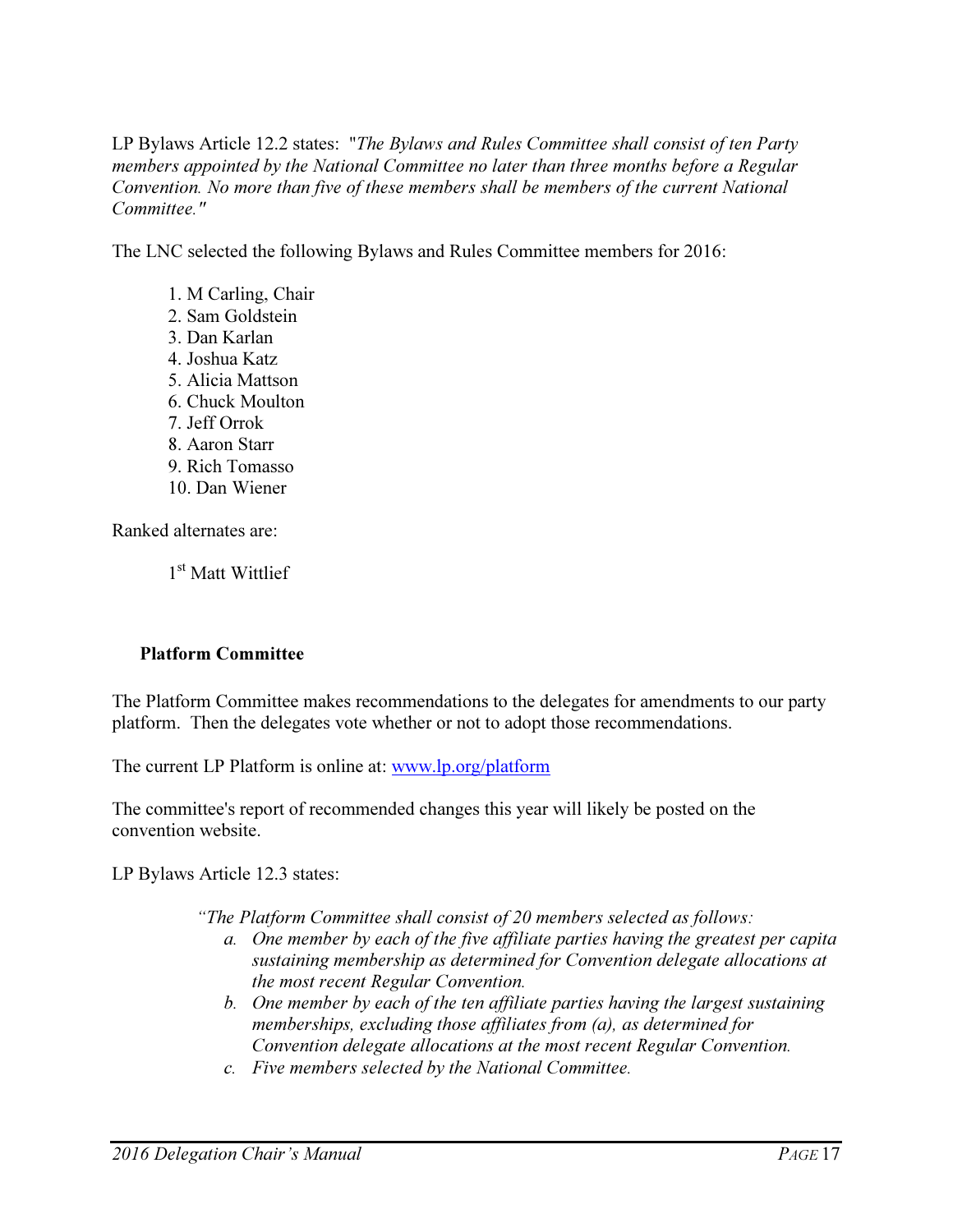*d. These members shall be selected no later than the last day of the fifth month prior to the Regular Convention."* 

At its March 28-29, 2015 meeting in Phoenix, the LNC selected the following Platform Committee members for 2016.

- 1. Alicia Mattson, Chair
- 2. Guy McLendon
- 3. Hollie Ryan
- 4. Dean Ahmad
- 5. Lynn House

LNC-appointed alternates are:

- 1. Mike Shipley
- 2. Andy LeCureaux
- 3. Nick Frollini

The top five sustaining-membership-per-capita states are determined based on sustaining membership for convention delegate allocations at the most recent regular convention. The most recent regular convention was the 2014 convention in Columbus, OH. Delegate allocation for that convention was based on sustaining membership counts as of 11/30/2013, making the top five states as shown below:

| Rank | <b>State</b>  | <b>Sustaining</b><br><b>Members as</b><br>of 11/30/2013 | <b>Population</b><br>as of 2010<br><b>Census</b> | <b>Sustaining</b><br><b>Members</b> per<br><b>10k Population</b> | <b>Platform</b><br><b>Committee</b><br><b>Representative</b> |
|------|---------------|---------------------------------------------------------|--------------------------------------------------|------------------------------------------------------------------|--------------------------------------------------------------|
|      |               |                                                         |                                                  |                                                                  |                                                              |
|      | Nevada        | 281                                                     | 2,700,551                                        | 1.04053                                                          | Jason Weinman                                                |
| 2    | New Hampshire | 132                                                     | 1,316,470                                        | 1.00268                                                          | Darryl Perry                                                 |
| 3    | Ohio          | 1073                                                    | 11,536,504                                       | 0.93009                                                          | John Fockler                                                 |
| 4    | Alaska        | 60                                                      | 710,231                                          | 0.84480                                                          | Debbie Schum                                                 |
| 5    | Virginia      | 648                                                     | 8,001,024                                        | 0.80990                                                          | <b>Matt Cholko</b>                                           |
|      |               |                                                         |                                                  |                                                                  |                                                              |

The top ten sustaining membership states for the Platform Committee are determined based on sustaining membership for convention delegate allocations at the most recent regular convention. The most recent regular convention was the 2014 convention in Columbus, OH. Delegate allocation for that convention was based on sustaining membership counts as of 11/30/2013, making the top ten states as shown below (excluding #3-ranked Ohio and #5-ranked Virginia because they are already included in the top-five-per-capita list above):

| Rank | <b>State</b> | <b>Sustaining</b><br><b>Members as</b><br>of 11/30/2013 | <b>Platform Committee</b><br><b>Representative</b> |
|------|--------------|---------------------------------------------------------|----------------------------------------------------|
|      | California   | 1621                                                    | Aaron Starr                                        |
|      | Texas        | 901                                                     | John Shuey                                         |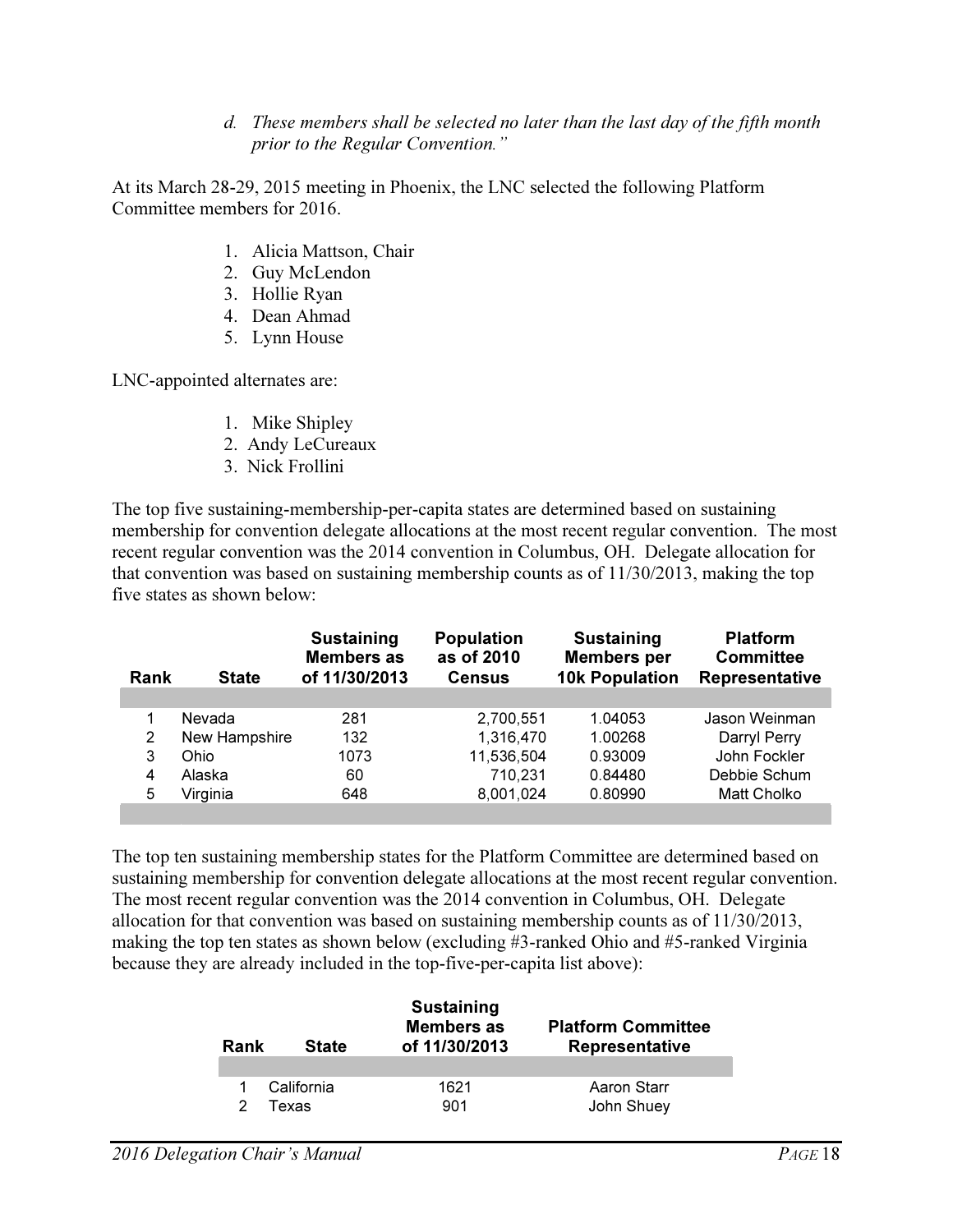| Rank | <b>State</b>    | <b>Sustaining</b><br><b>Members as</b><br>of 11/30/2013 | <b>Platform Committee</b><br><b>Representative</b> |
|------|-----------------|---------------------------------------------------------|----------------------------------------------------|
| 3    | Florida         | 713                                                     | Zachary Silva                                      |
| 4    | New York        | 559                                                     | <b>Christian Padgett</b>                           |
| 5    | Pennsylvania    | 496                                                     | <b>Roy Minet</b>                                   |
| 6    | <b>Illinois</b> | 449                                                     | Christopher Maden                                  |
|      | Michigan        | 444                                                     | Jim Fulner                                         |
| 8    | Georgia         | 410                                                     | Nathan Wilson                                      |
| 9    | Indiana         | 408                                                     | Rebecca Sink-Burris                                |
| 10   | Washington      | 371                                                     | M Carling                                          |
|      |                 |                                                         |                                                    |

State-appointed alternates are: Nathan Kleffman (TX) Bo Brown (VA)

#### Credentials Committee

The Credentials Committee is responsible for compiling and managing the list of eligible convention voters. The committee works before the convention to verify delegate lists sent in by the states. When the Credentials Committee begins its work, an assigned representative of the committee will contact each state chair about the process of submitting delegate lists. The committee will meet in Orlando the day before the convention opens, and its work continues throughout the convention until the very last session.

LP Bylaws Article 12.4 states:

*"The Credentials Committee, composed of ten members, shall be selected as follows.* 

- *a. Five members chosen by the National Committee no later than six months before a Regular Convention.*
- *b. One member by each of the five affiliate parties having the largest sustaining memberships as determined for Convention delegate allocations at the most recent Regular Convention. These shall be selected by each of the affiliate parties no later than one month prior to the Regular Convention."*

At its March 28-29, 2015 meeting in Phoenix, the LNC selected the following Credentials Committee members for 2016:

- 1. Emily Salvette, Chair
- 2. Beth Duensing
- 3. Gary Johnson
- 4. Mike Kane
- 5. Vicki Kirkland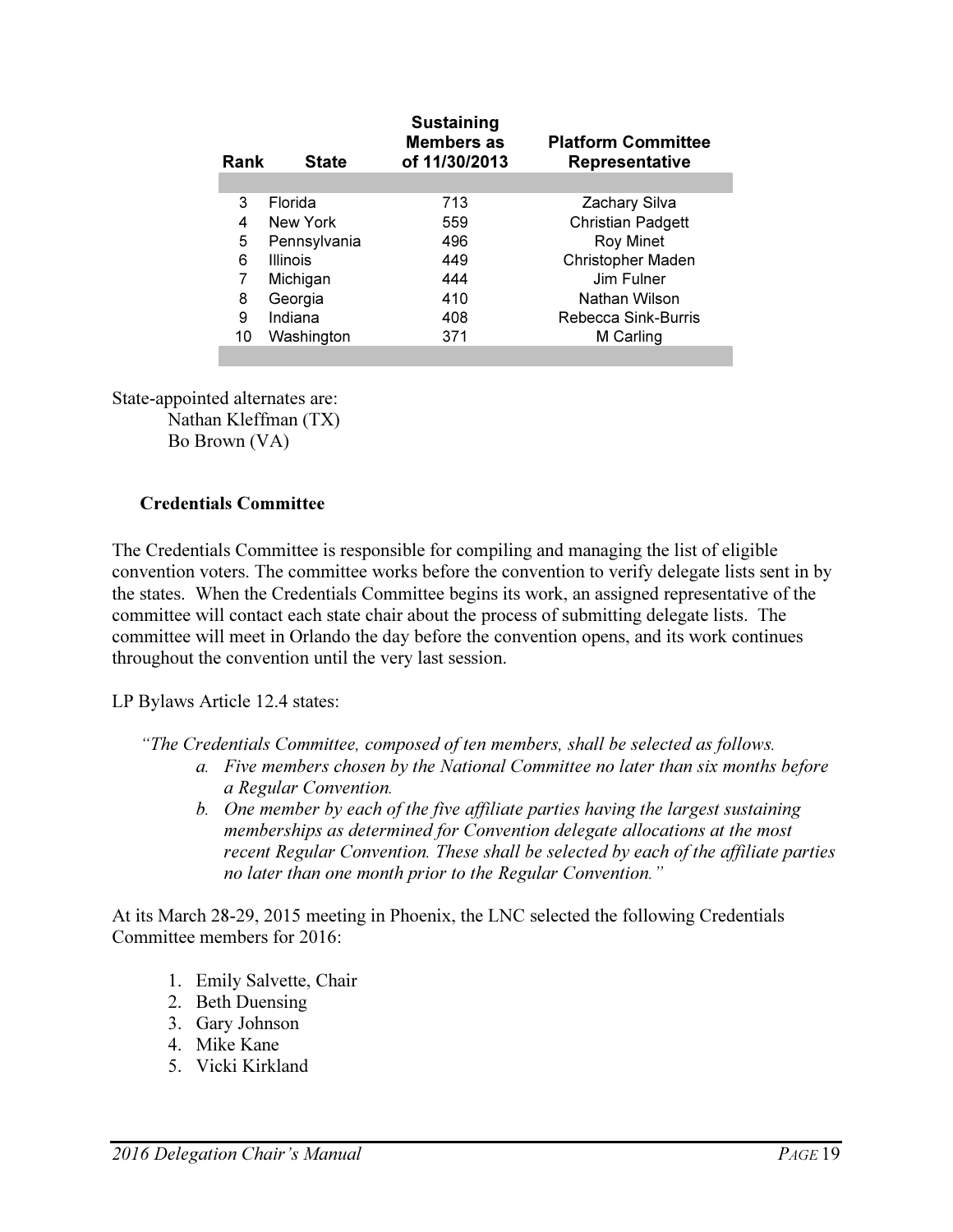LNC-appointed alternates are:

1. Steve Linnabary

The top five sustaining membership states for the Credentials Committee are determined based on sustaining membership for convention delegate allocations at the most recent regular convention. The most recent regular convention was the 2014 convention in Columbus, OH. Delegate allocation for that convention was based on sustaining membership counts as of 11/30/2013, making the top five states as shown below:

|                | <b>State</b> | <b>Sustaining</b><br><b>Members</b><br>as of<br>11/30/2013 | <b>Credentials</b><br><b>Committee</b><br><b>Representative</b> |
|----------------|--------------|------------------------------------------------------------|-----------------------------------------------------------------|
| $\overline{1}$ | California   | 1621                                                       | -- TBD --                                                       |
| 2              | Ohio         | 1073                                                       | <b>Scott Pettigrew</b>                                          |
| 3              | Texas        | 901                                                        | Carla Pealer                                                    |
| 4              | Florida      | 713                                                        | Ben Bachrach                                                    |
| 5              | Virginia     | 648                                                        | Juanita Billings                                                |
|                |              |                                                            |                                                                 |

# **TIME ALLOTMENTS**

The Convention Rules stipulate the number of minutes allowed for certain events at the convention. The following tables summarize those allotments. While some years are not presidential nominating conventions, the tables are listed here for completeness.

## President and Vice-President

| 16 | Total time for nominating and seconding speeches for presidential        |
|----|--------------------------------------------------------------------------|
|    | candidate (Convention Rule 7.5.a)                                        |
|    | Total time for nominating and seconding speeches for a vice-presidential |
| 11 | candidates (Convention Rule 7.5.b)                                       |
|    | Time allowed for presidential nominee to address the convention for the  |
|    | purpose of endorsing or objecting to any of the Vice-Presidential        |
|    | nominees (Convention Rule 7.4)                                           |
|    | Time allowed for a delegate collecting the required number of            |
|    | nominating tokens for None Of The Above to address the convention        |
|    | (Convention Rule 7.5)                                                    |

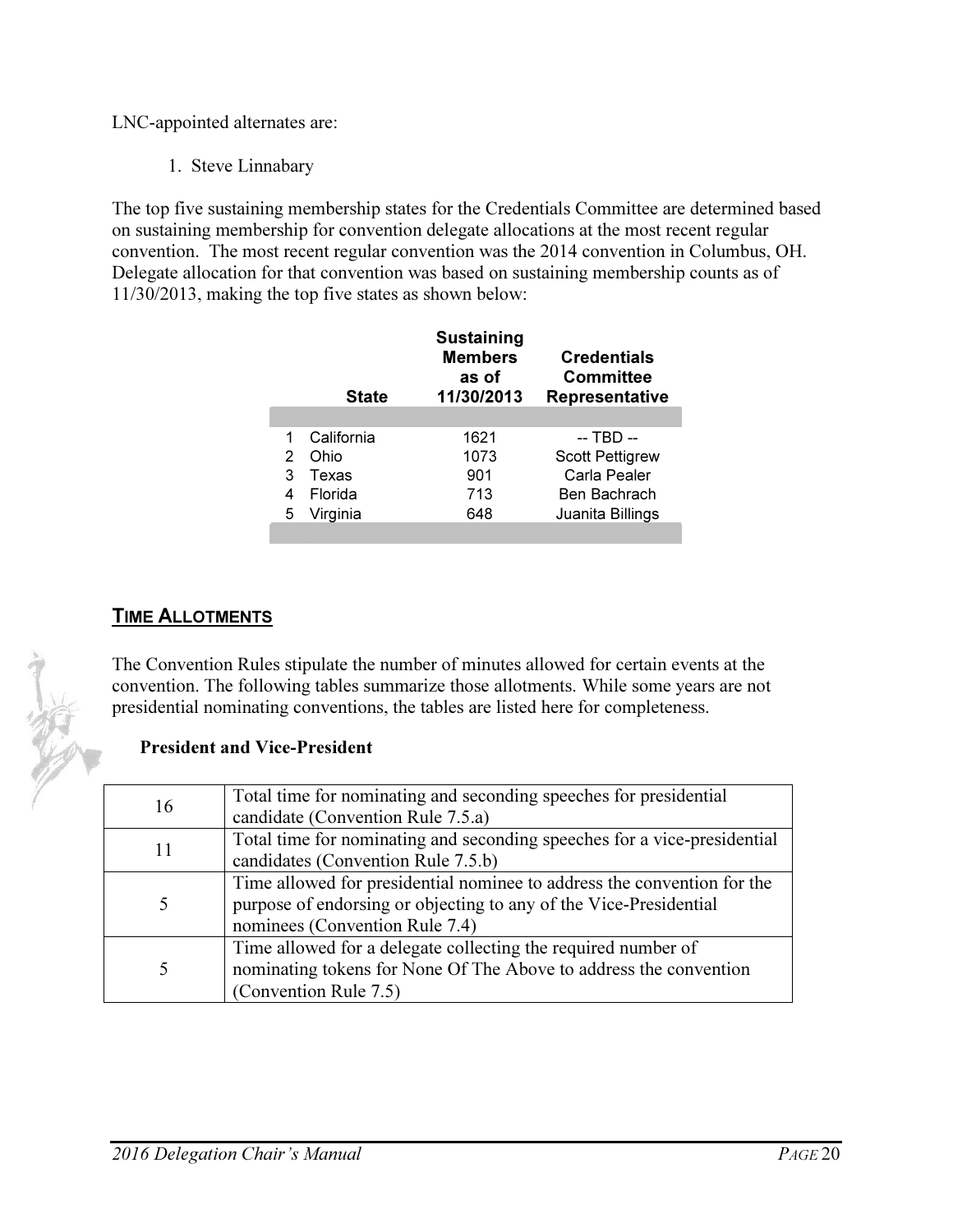#### Platform Committee Report

| $\overline{2}$ | When no minority position on a Platform Committee recommendation<br>exists on an item, the committee chair or designee explains a<br>recommendation (Convention Rule 5.3)                                                                     |
|----------------|-----------------------------------------------------------------------------------------------------------------------------------------------------------------------------------------------------------------------------------------------|
| $\overline{2}$ | When a minority position on a platform plank exists, both spokespersons<br>have two minutes to present and explain their positions (Convention Rule<br>5.4)                                                                                   |
| 5              | When a minority position on a platform plank exists, delegates have a<br>total of five minutes to express views without offering amendments<br>before voting on committee recommendation vs. minority<br>recommendation (Convention Rule 5.4) |
| 15             | Discussion without amendment of a main motion platform proposal<br>before voting (Convention Rule 5.3.b)                                                                                                                                      |
| 10             | Discussion with amendment of a main motion platform proposal if it<br>failed to be adopted after the 15 minutes of no-amendment debate<br>(Convention Rule 5.3.b)                                                                             |
| $\overline{2}$ | Delegate to present and explain a platform amendment proposed from the<br>convention floor rather than from the Platform Committee Report<br>(Convention Rule 5.5)                                                                            |

## Bylaws and Rules Committee Report

| 2  | The committee chair or designee explains a recommendation             |
|----|-----------------------------------------------------------------------|
|    | (Convention Rule 4)                                                   |
|    | Discussion without amendment of a main motion bylaws/rules proposal   |
| 8  | before voting (Convention Rule 4)                                     |
|    | Discussion with amendment of a main motion bylaws/rule proposal if it |
| 10 | failed to be adopted after the 8 minutes of no-amendment debate       |
|    | (Convention Rule 4)                                                   |

## National Committee Elections

| 10 | Nominating speeches for National Committee Chair (Convention Rule)<br>8.3.a)                                                                               |
|----|------------------------------------------------------------------------------------------------------------------------------------------------------------|
| 5  | Nominating speeches for National Committee Vice-Chair, Secretary,<br>Treasurer, At-Large members, Judicial Committee members (Convention<br>Rule $8.3.b$ ) |

# VOTE REQUIRED FOR ELECTION/ADOPTION

The Bylaws and Convention Rules state the vote thresholds required for election/adoption of the following:

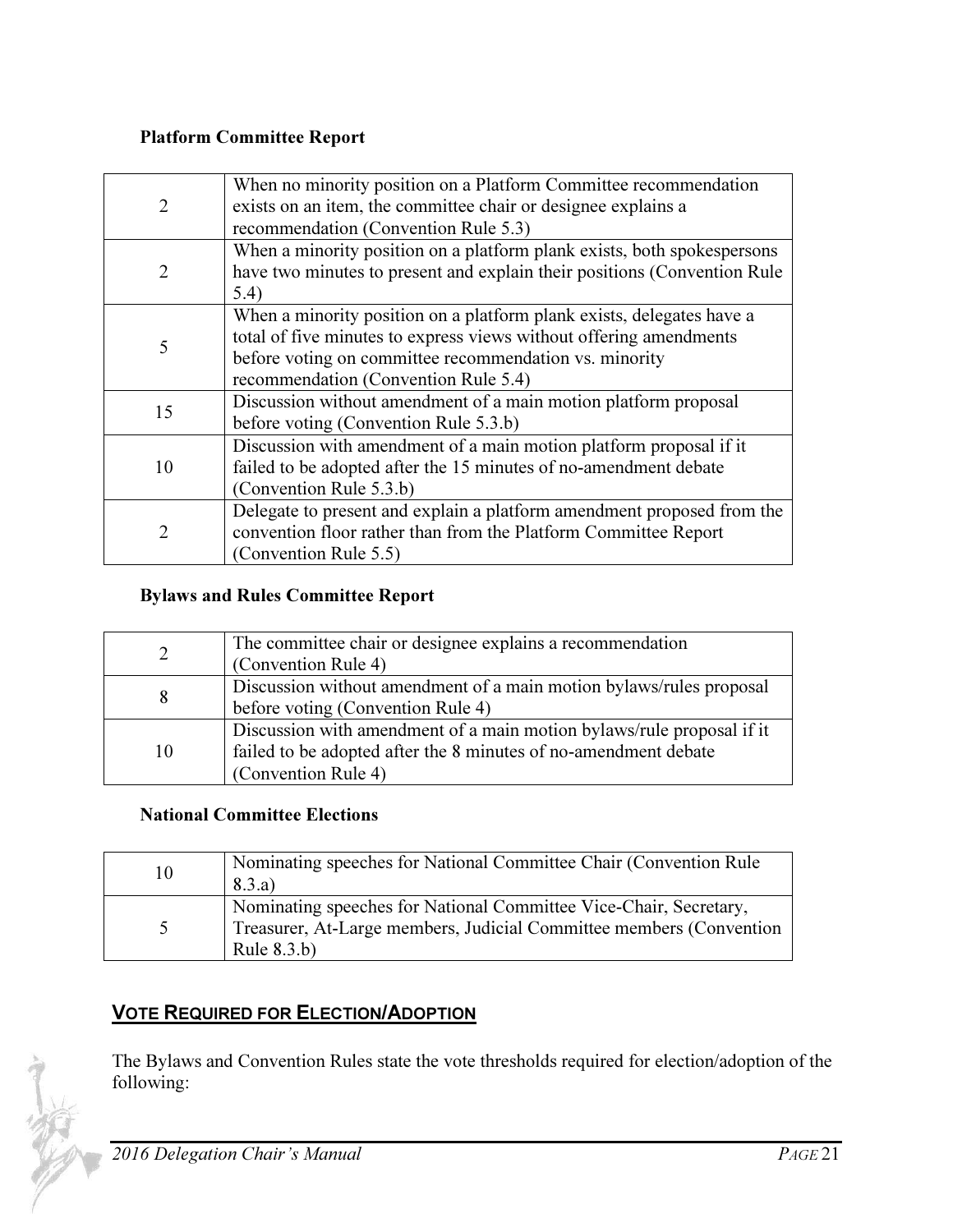# **Candidates**

| President, Vice-President, LNC Officers, LNC At-Large, Judicial | Majority |
|-----------------------------------------------------------------|----------|
| Committee (Convention Rules 7.2, 8.1.a, 8.2.c, 9)               |          |

# Resolutions

| Adopt a resolution (Convention Rule 6.1) |  |
|------------------------------------------|--|

## Amendments

| Amend the Convention Special Rules of Order (RONR p. 17, lines 28-31) - | $2/3$ with |
|-------------------------------------------------------------------------|------------|
| only permitted at a Regular Convention (Bylaw Article 11.11)            | previous   |
|                                                                         | notice or  |
|                                                                         | majority   |
|                                                                         | of all     |
|                                                                         | registered |
|                                                                         | delegates  |
| Adopt new platform planks, or amend existing platform plank (Bylaws)    | 2/3        |
| Article 4.3)                                                            |            |
| Delete a platform plank (Bylaws Article 4.3)                            | Majority   |
| Amend Bylaws (Bylaws Article 18.1) – only permitted at a Regular        | 2/3        |
| Convention                                                              |            |
| Amend Statement of Principles (Article 18.2)                            | $7/8$ of   |
|                                                                         | registered |
|                                                                         | delegates  |

# Challenges

| Percentage of delegates needed to challenge an adopted platform plank or<br>resolution believing it to be in conflict with the Statement of Principles<br>(Convention Rule 5.7 and 6.2) | 10% |
|-----------------------------------------------------------------------------------------------------------------------------------------------------------------------------------------|-----|
| Number of delegates needed to object to the chair's determination of a voice<br>vote in order to bring about a counted vote (Convention Rule 2.1)                                       | 20  |

#### Reinstatements

| Fraction needed to reinstate a platform plank or resolution which the |  |
|-----------------------------------------------------------------------|--|
| Judicial Committee has vetoed (Convention Rule 5.7 and 6.2)           |  |

# Procedures

10

| Decide whether to hear amendments to platform plank proposals if they |          |
|-----------------------------------------------------------------------|----------|
| have failed to be adopted after 15 minutes of no-amendment debate     | Majority |
| (Convention Rule $5.3.b$ )                                            |          |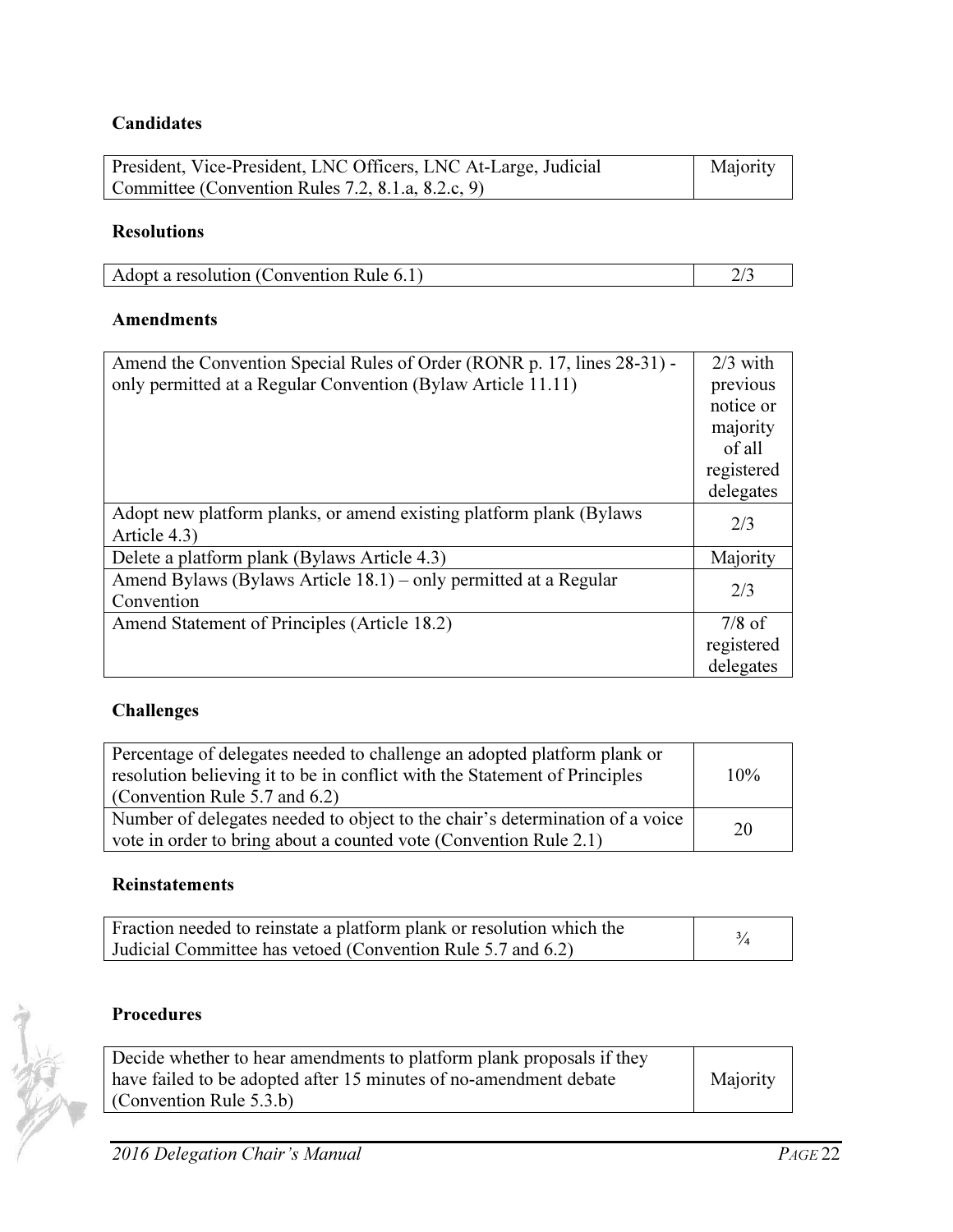# Quorums

| Convention quorum (Bylaws Article 11.9)             | $40\%$ of  |
|-----------------------------------------------------|------------|
|                                                     | registered |
|                                                     | delegates  |
| Convention Committee quorum (Bylaws Article 12.6.c) | Majority   |

# Signatures

| Number of signature tokens needed for a candidate to be nominated for | 30 |
|-----------------------------------------------------------------------|----|
| President or Vice-President (Convention Rule 7.1)                     |    |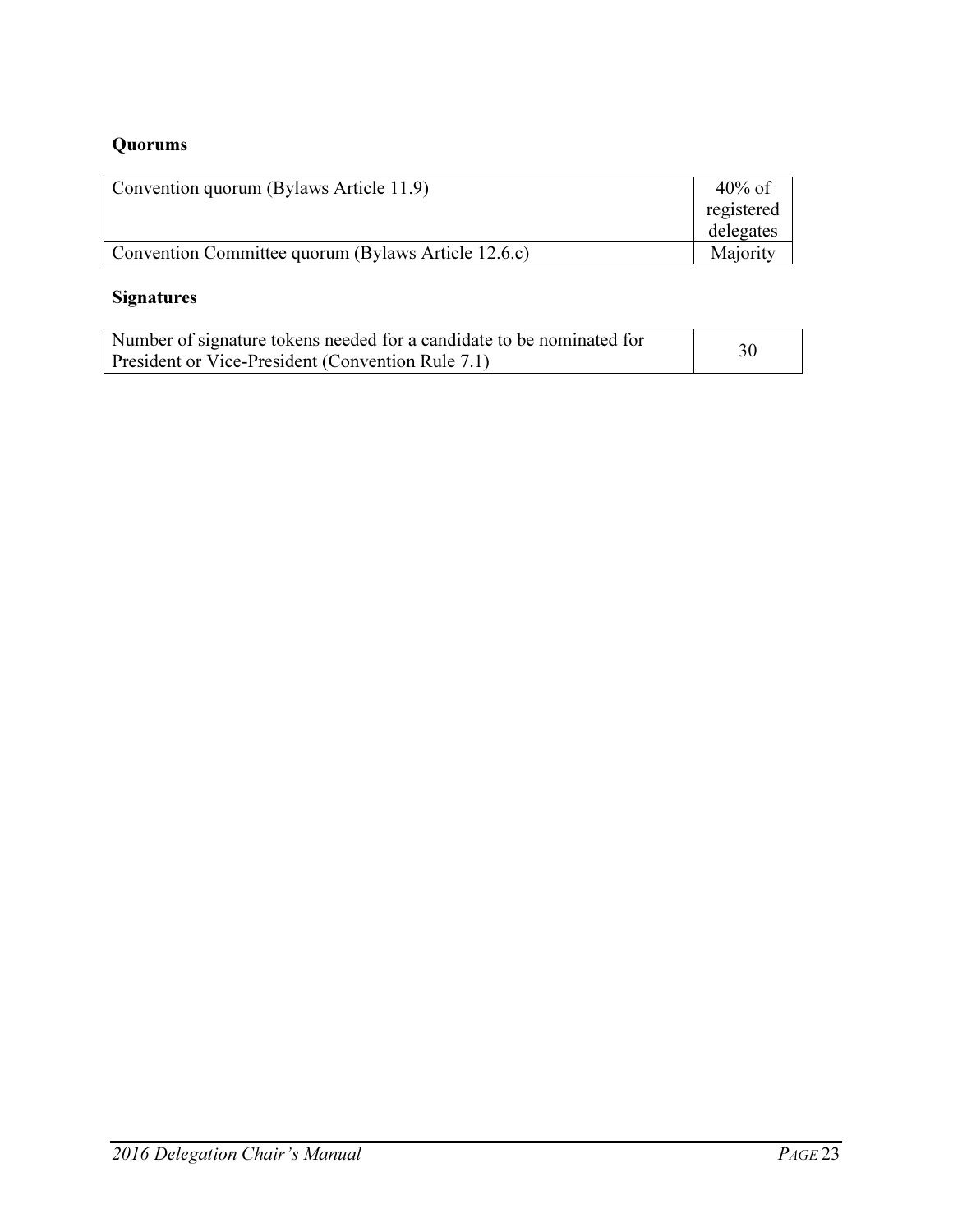# **DELEGATE ALLOCATION TABLE**

The following table lists the number of delegates each affiliate is entitled to at the 2016 convention (blue column). See the Bylaws Articles 11.4 and 11.5 for the allocation methodology.

Use the 'Percent of Members' column (yellow) of this table to form representative regions for the Libertarian National Committee. One LNC representative is authorized for each 10% of total party membership that is contained within the affiliates. There is an important note at the end of this table regarding the nuances of the calculation.

|                        |                         | <b>Sustaining Membership</b> |                   |                |                | <b>Presidential Vote</b> |           |                           |
|------------------------|-------------------------|------------------------------|-------------------|----------------|----------------|--------------------------|-----------|---------------------------|
|                        |                         |                              | <b>LNC Region</b> | Delegate       |                |                          |           |                           |
|                        | 2016                    | Members                      | Formation --      | Allocation --  | Delegates      | Johnson                  | Percent   | Delegates                 |
|                        | Delegate                | As of                        | Percent of        | Percent of     | Based on       | 2012                     | Of        | Based on                  |
| <b>State</b>           | <b>Allocation</b>       | 10/31/2015                   | <b>Members</b>    | <b>Members</b> | <b>Members</b> | Vote                     | 2012 Vote | 2012 Vote                 |
|                        |                         |                              |                   |                |                |                          |           |                           |
| AL.                    | 13                      | 155                          | 1.376%            | 1.369%         | 10             | 12,328                   | 0.966%    | 3                         |
| AK                     | 6                       | 56                           | 0.497%            | 0.495%         | 4              | 7,392                    | 0.579%    | $\overline{2}$            |
| AZ                     | 26                      | 279                          | 2.477%            | 2.464%         | 18             | 32,100                   | 2.516%    | 8                         |
| AR                     | 9                       | 75                           | 0.666%            | 0.662%         | 5              | 16,276                   | 1.276%    | 4                         |
| CA                     | 130                     | 1522                         | 13.513%           | 13.440%        | 97             | 143,221                  | 11.226%   | 33                        |
| CO                     | 32                      | 374                          | 3.321%            | 3.303%         | 24             | 35,545                   | 2.786%    | 8                         |
| <b>CT</b>              | 12                      | 128                          | 1.136%            | 1.130%         | 9              | 12,580                   | 0.986%    | $\mathsf 3$               |
| DE                     | 3                       | 27                           | 0.240%            | 0.238%         | $\mathbf{2}$   | 3,882                    | 0.304%    | $\mathbf{1}$              |
| DC                     | $\overline{\mathbf{3}}$ | 27                           | 0.240%            | 0.238%         | $\overline{2}$ | 2,083                    | 0.163%    | $\mathbf{1}$              |
| FL.                    | 53                      | 654                          | 5.807%            | 5.775%         | 42             | 44,726                   | 3.506%    | 11                        |
| GA                     | 31                      | 310                          | 2.752%            | 2.738%         | 20             | 45,324                   | 3.553%    | 11                        |
| HI                     | $\overline{\mathbf{5}}$ | 55                           | 0.488%            | 0.486%         | $\overline{4}$ | 3,840                    | 0.301%    | $\mathbf{1}$              |
| ID                     | $\overline{7}$          | 57                           | 0.506%            | 0.503%         | 4              | 9,453                    | 0.741%    | $\mathbf{3}$              |
| IL                     | 37                      | 377                          | 3.347%            | 3.329%         | 24             | 56,229                   | 4.407%    | 13                        |
| IN                     | 34                      | 341                          | 3.028%            | 3.011%         | 22             | 50,111                   | 3.928%    | 12                        |
| IA                     | 11                      | 113                          | 1.003%            | 0.998%         | 8              | 12,926                   | 1.013%    | 3                         |
| KS                     | 13                      | 125                          | 1.110%            | 1.104%         | 8              | 20,456                   | 1.603%    | $\sqrt{5}$                |
| KY                     | 11                      | 102                          | 0.906%            | 0.901%         | $\overline{7}$ | 17,063                   | 1.337%    | $\overline{\mathbf{4}}$   |
| LA                     | 13                      | 116                          | 1.030%            | 1.024%         | 8              | 18,157                   | 1.423%    | $\sqrt{5}$                |
| <b>ME</b>              | $\overline{7}$          | 55                           | 0.488%            | 0.486%         | 4              | 9,352                    | 0.733%    | 3                         |
| MD                     | 22                      | 232                          | 2.060%            | 2.049%         | 15             | 30,195                   | 2.367%    | $\overline{7}$            |
| <b>MA</b>              | 19                      | 179                          | 1.589%            | 1.581%         | 12             | 30,920                   | 2.424%    | $\overline{7}$            |
| MI                     | 25                      | 362                          | 3.214%            | 3.197%         | 23             | 7,774                    | 0.609%    | $\overline{c}$            |
| ΜN                     | 18                      | 151                          | 1.341%            | 1.333%         | 10             | 35,098                   | 2.751%    | 8                         |
| <b>MS</b>              | 8                       | 81                           | 0.719%            | 0.715%         | 6              | 6,676                    | 0.523%    | $\overline{c}$            |
| <b>MO</b>              | 24                      | 213                          | 1.891%            | 1.881%         | 14             | 43,151                   | 3.382%    | 10                        |
| MT                     | $\overline{7}$          | 40                           | 0.355%            | 0.353%         | 3              | 14,165                   | 1.110%    | 4                         |
| <b>NE</b>              | $\pmb{8}$               | 66                           | 0.586%            | 0.583%         | 5              | 11,109                   | 0.871%    | $\ensuremath{\mathsf{3}}$ |
| <b>NV</b>              | 14                      | 165                          | 1.465%            | 1.457%         | 11             | 10,968                   | 0.860%    | $\mathsf 3$               |
| NΗ                     | 10                      | 116                          | 1.030%            | 1.024%         | 8              | 8,212                    | 0.644%    | $\mathbf 2$               |
| $\mathsf{N}\mathsf{J}$ | 22                      | 259                          | 2.300%            | 2.287%         | 17             | 21,035                   | 1.649%    | $\overline{5}$            |
| <b>NM</b>              | 13                      | 91                           | 0.808%            | 0.804%         | 6              | 27,788                   | 2.178%    | $\overline{\mathcal{I}}$  |
| NY                     | 44                      | 512                          | 4.546%            | 4.521%         | 33             | 47,092                   | 3.691%    | 11                        |
| <b>NC</b>              | 29                      | 286                          | 2.539%            | 2.526%         | 19             | 44,515                   | 3.489%    | 10                        |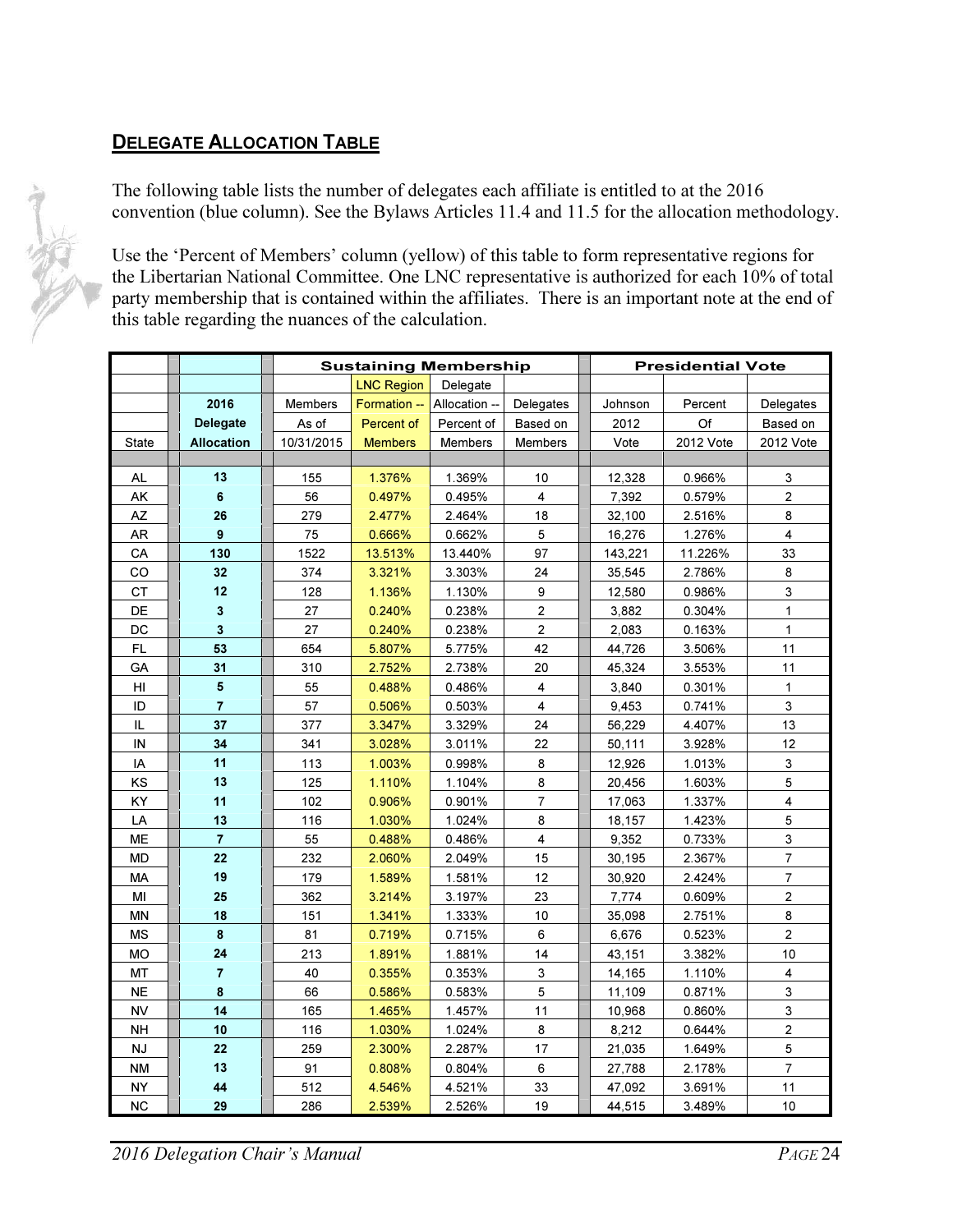|                |                   | <b>Sustaining Membership</b> |                   |                |                | <b>Presidential Vote</b> |           |                |
|----------------|-------------------|------------------------------|-------------------|----------------|----------------|--------------------------|-----------|----------------|
|                |                   |                              | <b>LNC Region</b> | Delegate       |                |                          |           |                |
|                | 2016              | <b>Members</b>               | Formation --      | Allocation --  | Delegates      | Johnson                  | Percent   | Delegates      |
|                | Delegate          | As of                        | Percent of        | Percent of     | Based on       | 2012                     | Of        | Based on       |
| <b>State</b>   | <b>Allocation</b> | 10/31/2015                   | <b>Members</b>    | <b>Members</b> | <b>Members</b> | Vote                     | 2012 Vote | 2012 Vote      |
|                |                   |                              |                   |                |                |                          |           |                |
| <b>ND</b>      | 5                 | 40                           | 0.355%            | 0.353%         | 3              | 5.238                    | 0.411%    | 2              |
| OH             | 44                | 499                          | 4.430%            | 4.407%         | 32             | 49,493                   | 3.879%    | 12             |
| OK             | 6                 | 84                           | 0.746%            | 0.742%         | 6              | ------                   | $0.000\%$ | 0              |
| <b>OR</b>      | 15                | 138                          | 1.225%            | 1.219%         | 9              | 24,089                   | 1.888%    | 6              |
| <b>PA</b>      | 42                | 462                          | 4.102%            | 4.080%         | 30             | 49,991                   | 3.918%    | 12             |
| R <sub>l</sub> | 3                 | 27                           | 0.240%            | 0.238%         | $\overline{2}$ | 4,388                    | 0.344%    | 1              |
| SC             | 14                | 143                          | 1.270%            | 1.263%         | 10             | 16,321                   | 1.279%    | 4              |
| <b>SD</b>      | 5                 | 32                           | 0.284%            | 0.283%         | 3              | 5,795                    | 0.454%    | $\overline{c}$ |
| <b>TN</b>      | 18                | 193                          | 1.714%            | 1.704%         | 13             | 18,623                   | 1.460%    | 5              |
| TX             | 71                | 796                          | 7.067%            | 7.029%         | 51             | 88,580                   | 6.943%    | 20             |
| UT             | 8                 | 79                           | 0.701%            | 0.698%         | 5              | 12.572                   | 0.985%    | 3              |
| <b>VT</b>      | 3                 | 24                           | 0.213%            | 0.212%         | $\overline{2}$ | 3,487                    | 0.273%    | $\mathbf{1}$   |
| <b>VA</b>      | 38                | 485                          | 4.306%            | 4.283%         | 31             | 31,216                   | 2.447%    | $\overline{7}$ |
| <b>WA</b>      | 30                | 315                          | 2.797%            | 2.782%         | 20             | 42,202                   | 3.308%    | 10             |
| <b>WV</b>      | 5                 | 43                           | 0.382%            | 0.380%         | 3              | 6,302                    | 0.494%    | $\overline{2}$ |
| WI             | 17                | 176                          | 1.563%            | 1.554%         | 12             | 20,439                   | 1.602%    | 5              |
| <b>WY</b>      | 4                 | 26                           | 0.231%            | 0.230%         | $\overline{2}$ | 5,326                    | 0.417%    | $\overline{2}$ |
| <b>OTHER</b>   | -----             | 61                           | -----             | 0.539%         | -----          | -----                    | -----     | -----          |
|                |                   |                              |                   |                |                |                          |           |                |
| <b>Total</b>   | 1047              | 11,324                       | 100.000%          | 100.000%       | 738            | 1,275,804                | 100.000%  | 309            |
|                |                   |                              |                   |                |                |                          |           |                |

#### Source for presidential vote totals: http://www.fec.gov/pubrec/fe2012/2012presgeresults.pdf

 $\widetilde{\mathscr{L}}$ 

IMPORTANT NOTE: You may wonder why there are slight differences in the percentages given in the region formation column (in yellow) versus the delegate allocation column right beside it. The numerator for each is the same, the number of sustaining members in that affiliate. The difference is in the denominator.

For delegate allocation (and determining which affiliates get to make committee appointments), the denominator is the total number of sustaining members, which is 11,324. For region formation, however, the denominator excludes the 61 people in the "OTHER" row who are not tied to a particular affiliate, so  $11,324 - 61 = 11,263$ . If you are checking your potential region formation status, either use the yellow percent column above, or if you prefer to add the number of members and divide it out yourself remember to use the 11,263 denominator rather than 11,324.

This design means that the 61 people who reside out of the country or don't have addresses on file don't dilute the ability of the state affiliates to form a theoretical 10 regions of exactly 10% each. In reality, of course, the regions don't have exactly 10%. They have a little over, and we usually end up with fewer than 10 regions.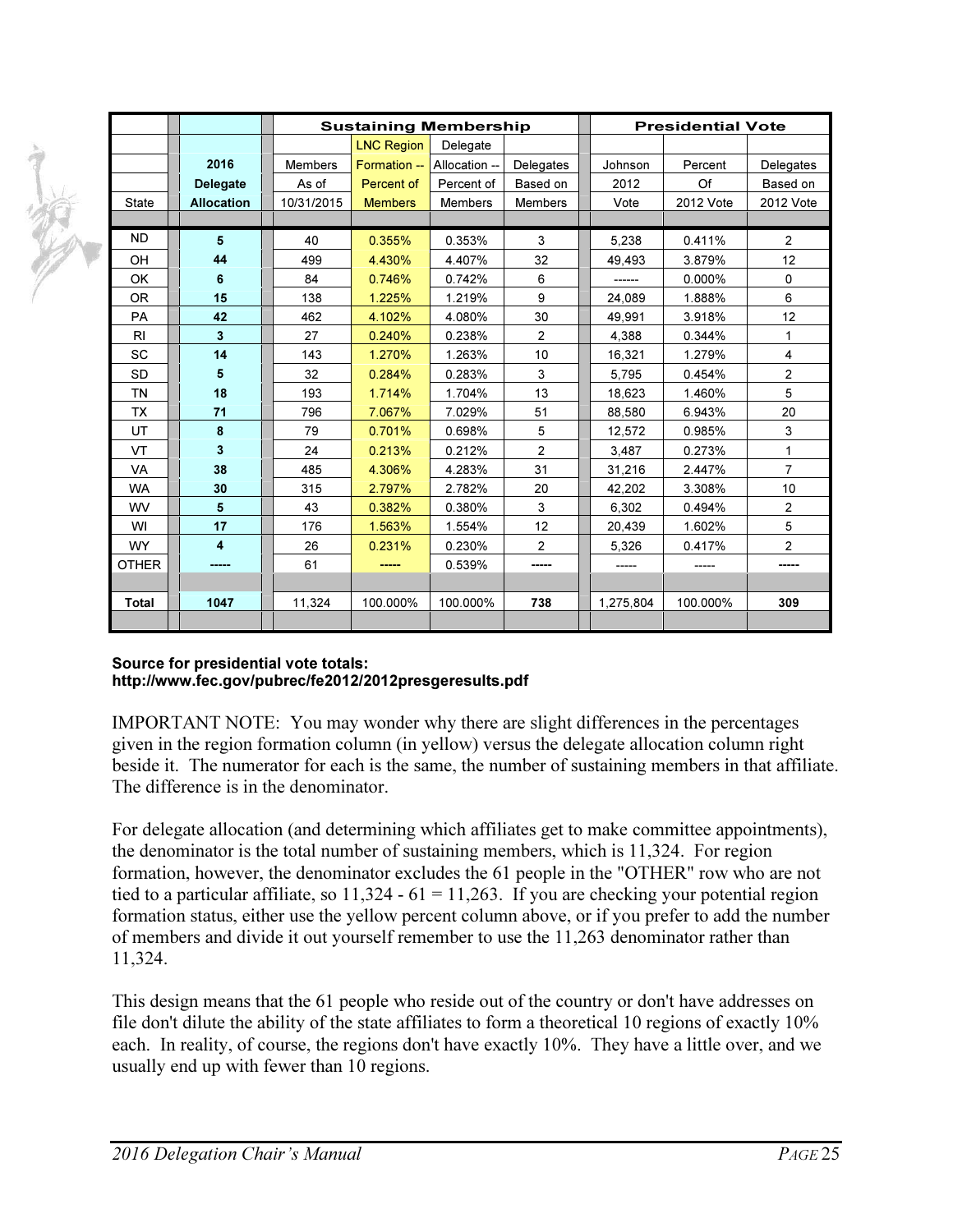

For Office Use Only

# Delegate Motion

#### MOTION PERTAINS TO:

| Bylaws:                 | Article       | Section    | And is a $(an)$ |
|-------------------------|---------------|------------|-----------------|
| <b>Convention Rule:</b> | <b>Number</b> | Section    | Addition (new)  |
| Platform                | Plank         |            | <b>Deletion</b> |
| Resolution              |               | Attachment | Amendment       |

Motion Text:

|                                                                                                                                                 | ,我们也不能会在这里,我们的人们都会不能会在这里,我们也不能会不能会不能会不能会不能会不能会不能会。""我们的人们就会不能会不能会不能会不能会不能会不能会不能会 |
|-------------------------------------------------------------------------------------------------------------------------------------------------|----------------------------------------------------------------------------------|
|                                                                                                                                                 |                                                                                  |
| ,我们也不会有什么。""我们的人,我们也不会有什么?""我们的人,我们也不会有什么?""我们的人,我们也不会有什么?""我们的人,我们也不会有什么?""我们的人                                                                |                                                                                  |
|                                                                                                                                                 |                                                                                  |
|                                                                                                                                                 |                                                                                  |
|                                                                                                                                                 |                                                                                  |
| ,我们也不能在这里的时候,我们也不能在这里的时候,我们也不能不能不能不能不能不能不能不能不能不能不能不能不能不能不能。<br>第2012章 我们的时候,我们的时候,我们的时候,我们的时候,我们的时候,我们的时候,我们的时候,我们的时候,我们的时候,我们的时候,我们的时候,我们的时候,我 |                                                                                  |
|                                                                                                                                                 |                                                                                  |
|                                                                                                                                                 |                                                                                  |
|                                                                                                                                                 |                                                                                  |
|                                                                                                                                                 | Delegation ________                                                              |
| Seconder (print):                                                                                                                               | <b>Delegation</b>                                                                |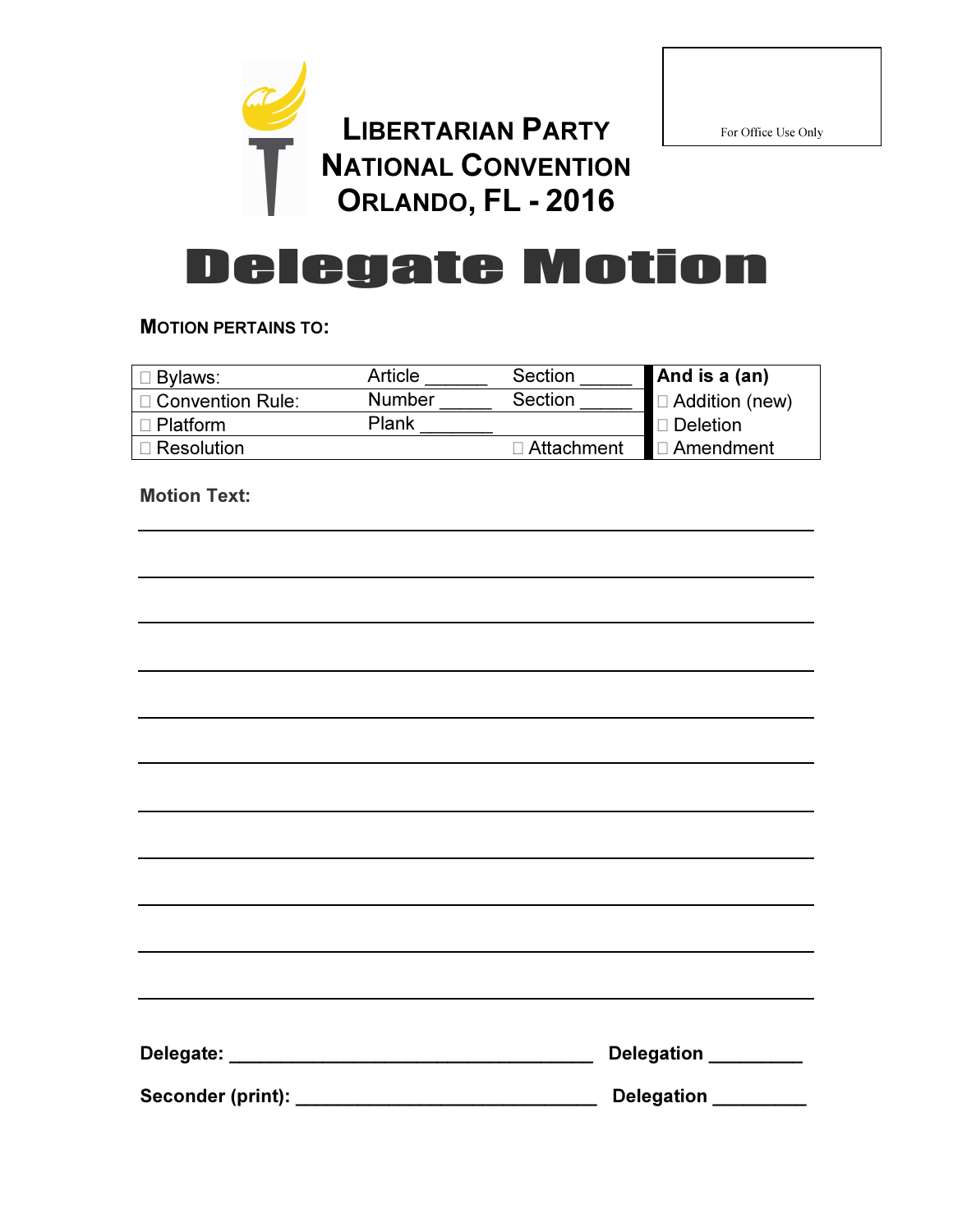

For Office Use Only

# Sample Election Ballot

# Delegation: MyState

# **First Ballot for: ThisOffice** Do not exceed ## votes per delegate

| <b>PETE ZERRIA</b><br><b>DUSTY RHODES</b><br><b>NONE OF THE ABOVE (IF NOMINATED)</b> |  |
|--------------------------------------------------------------------------------------|--|
|                                                                                      |  |
|                                                                                      |  |
|                                                                                      |  |
| <b>WRITE-INS:</b>                                                                    |  |

TOTAL VOTES \_\_\_\_\_\_\_\_ TOTAL BALLOTS CAST \_\_\_\_\_\_\_\_

Total ballots cast shall not exceed any of the following:

MyState Delegate Allocation: ##

MyState Currently Credentialed Delegates: ##

MyState Currently has delegates present in the convention hall

\_\_\_\_\_\_\_\_\_\_\_\_\_\_\_\_\_\_\_\_\_\_\_\_\_\_\_\_\_\_\_\_\_\_\_\_\_ Delegation Chair Name

\_\_\_\_\_\_\_\_\_\_\_\_\_\_\_\_\_\_\_\_\_\_\_\_\_\_\_\_\_\_\_\_\_\_\_\_\_ May 29, 2016 04:00 pm

Delegation Chair Signature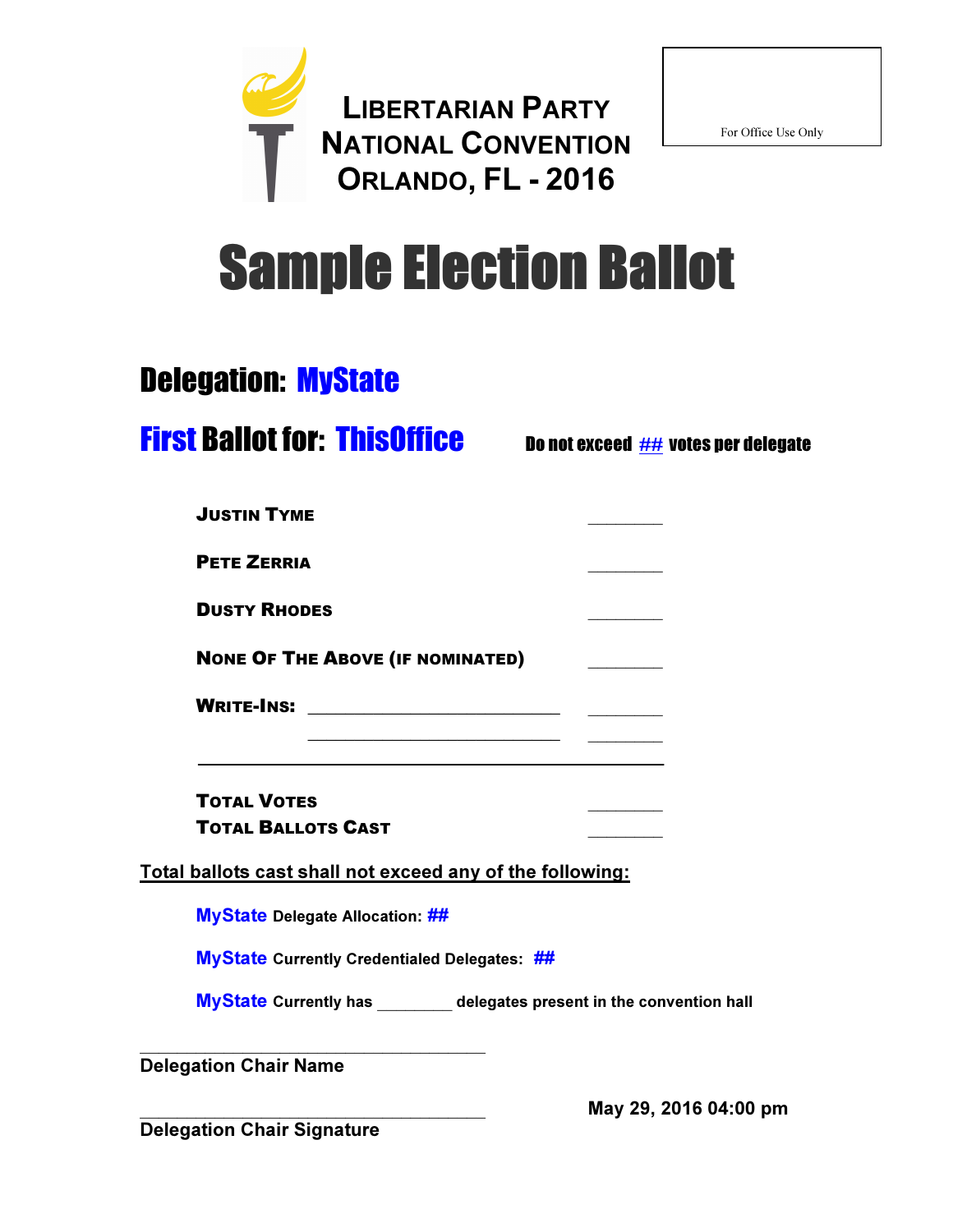

For Office Use Only

# **Region Formation**

IN ACCORDANCE WITH THE LIBERTARIAN PARTY NATIONAL BYLAWS, THE DELEGATION CHAIRS OF THE FOLLOWING AFFILIATES CONVEY TO THE SECRETARY THEIR INTENTION TO FORM A REPRESENTATIVE REGION.

| Signatures below:                                                                                                    | Printed Name and State:                                                   |
|----------------------------------------------------------------------------------------------------------------------|---------------------------------------------------------------------------|
|                                                                                                                      |                                                                           |
| <u> 1989 - Johann Stoff, deutscher Stoff, der Stoff, deutscher Stoff, der Stoff, der Stoff, der Stoff, der Stoff</u> |                                                                           |
|                                                                                                                      |                                                                           |
|                                                                                                                      |                                                                           |
|                                                                                                                      |                                                                           |
|                                                                                                                      |                                                                           |
|                                                                                                                      |                                                                           |
|                                                                                                                      |                                                                           |
|                                                                                                                      |                                                                           |
|                                                                                                                      | In addition, the delegates from this region select the following as their |

Regional Representative(s) and Alternate(s):

Regions must be formed by the second day of the convention (May 28, 2016). This notice of a new formation is due to the LNC Secretary by the close of the convention.